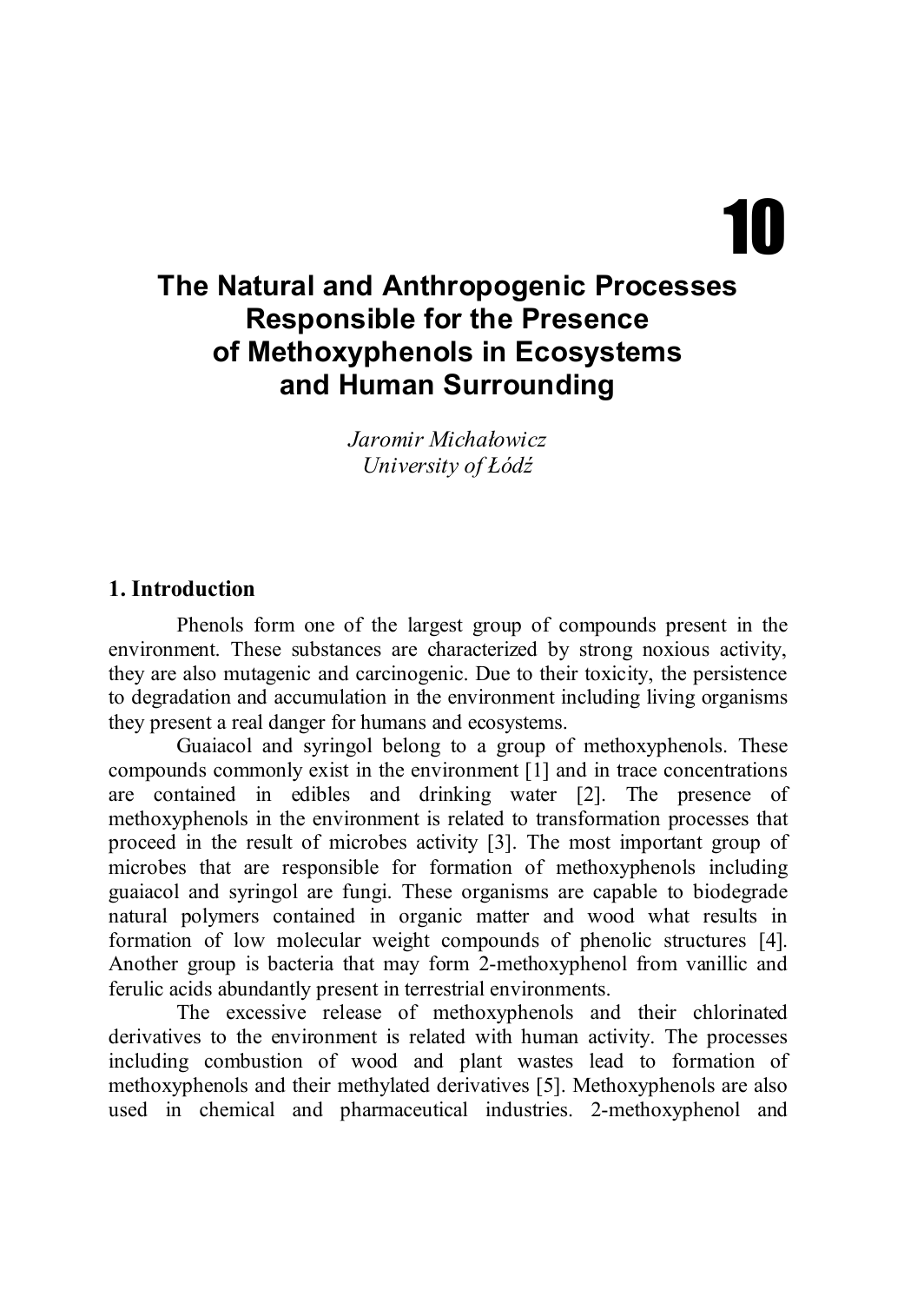2,6-dimethoxyphenol are used as components and precursors of azo dyes, pesticides and medicines of antiseptic properties [6]. Moreover, these compounds are used in production of vanillin [7]. The most important source of chlorinated methoxyphenols introduced into surface waters are sewages produced in wood pulp bleaching process. The performed investigations have revealed high concentrations of chloroguaiacols and chlorosyringols contained in these effluents [8] that polluted aqueous ecosystems and thus changed their ecological balance. Chlorinated methoxyphenols penetrate water organisms and bioaccumulate in their tissues even in the concentrations exceeding 1000-fold of amounts of these compounds present in water [9].

Methoxyphenols and particularly their chlorinated derivatives exert strong toxic capacities. In human and animals these compounds may disturb function of reproductive system, cause strong skin irritation and even death [10]. Besides, the investigations revealed that discussed compounds are mutagenic [11], genotoxic and inhibit synthesis of DNA, RNA and proteins.

#### **2. Structure**

Guaiacol and syringol belong to a group of methoxyphenols. Guaiacol is 2-methoxyphenol and it is also termed as 1-hydroxy-2-methoxybenzene and 2-methyl-catechol. Syringol is 2,6-dimethoxyphenol.



Chlorinated and methylated derivatives of these compounds are formed in the results of substitution of hydrogen atoms with methyl residue and chlorines atoms in aromatic ring.

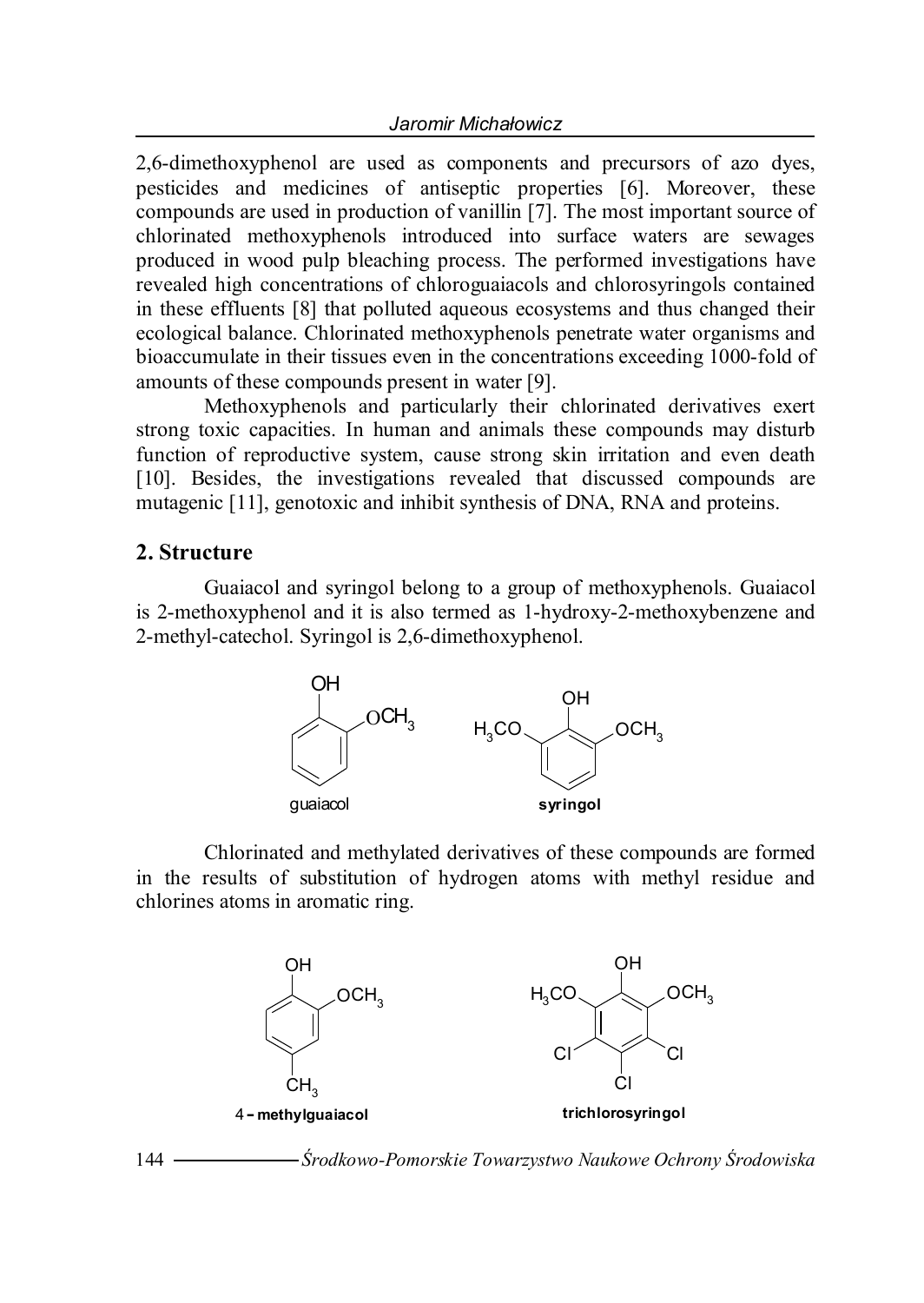*The Natural And Anthropogenic Processes Responsible For The Presence…*

Guaiacol forms white or slightly yellow crystalline mass or colourless to yellowish liquid. It is characterized by slightly phenolic, sweet odour and their melting and boiling points are 25°C and 204°C respectively. It is poorly soluble in water – 18.7  $g/L$  and much soluble better in organic solvents like ether or alcohol. Chloroguaiacols are almost water-insoluble, 4,5-dichloroguaiacol and tetrachloroguaiacol may be dissolved only in the amounts of 78 mg and 4.7 mg in one litre of water respectively.

### **3. Natural sources**

Methoxyphenols are formed in the result of numerous processes leaded by microorganisms; they are also the natural components of some biopolymers present in plants and terrestrial environment. 2-methoxyphenol and 2,6 dimethoxyphenol are contained in lignin, that with cellulose and hemicellulose is a biological matrix of plants' tissues. High concentrations of methoxyphenols are contained in resins, bark and wood of pine, spruce and willow and some species of grasses. The species like *Phanerochaete crassa, Pleurotus eryngii* and *Phlebia sp*. can degrade complex structures of lignin to low molecular weight compounds including methoxyphenols. Pyrolysis, a combustion of wood derived from oak, willow and birch leads to emission of syringol, 4-methylsyringol, 4-allylsyringol and propylsyringol to the atmosphere [12, 13]. Methoxyphenols were also determined in oils from flowers of pandanus (P*andanus odoratissimus)*, dogwood (*Cornus controversa*) and *Plantago asiatica*.

Fungi participate in transformation of ferulic acid (phenolic acid abundantly present in soil) to guaiacol. This process is mainly leaded by yeasts like *Rhodotorula rubra* and *Sporotrichum thermophile* [14]. These microbes transform trans-ferulic acid to 4-vinyguaiacol in a carboxylation process. Next, 4-vinylguaiacol is transformed to vanillic acid that is finally converted to guaiacol during decarboxylation (Fig 1.).



**Fig. 1.** Transformation of (trans-)ferulic acid by *Sporotrichum thermophile* [14] **Rys. 1.** Transformacja kwasu (trans-)ferulowego przez Sporotrichum thermophile [14]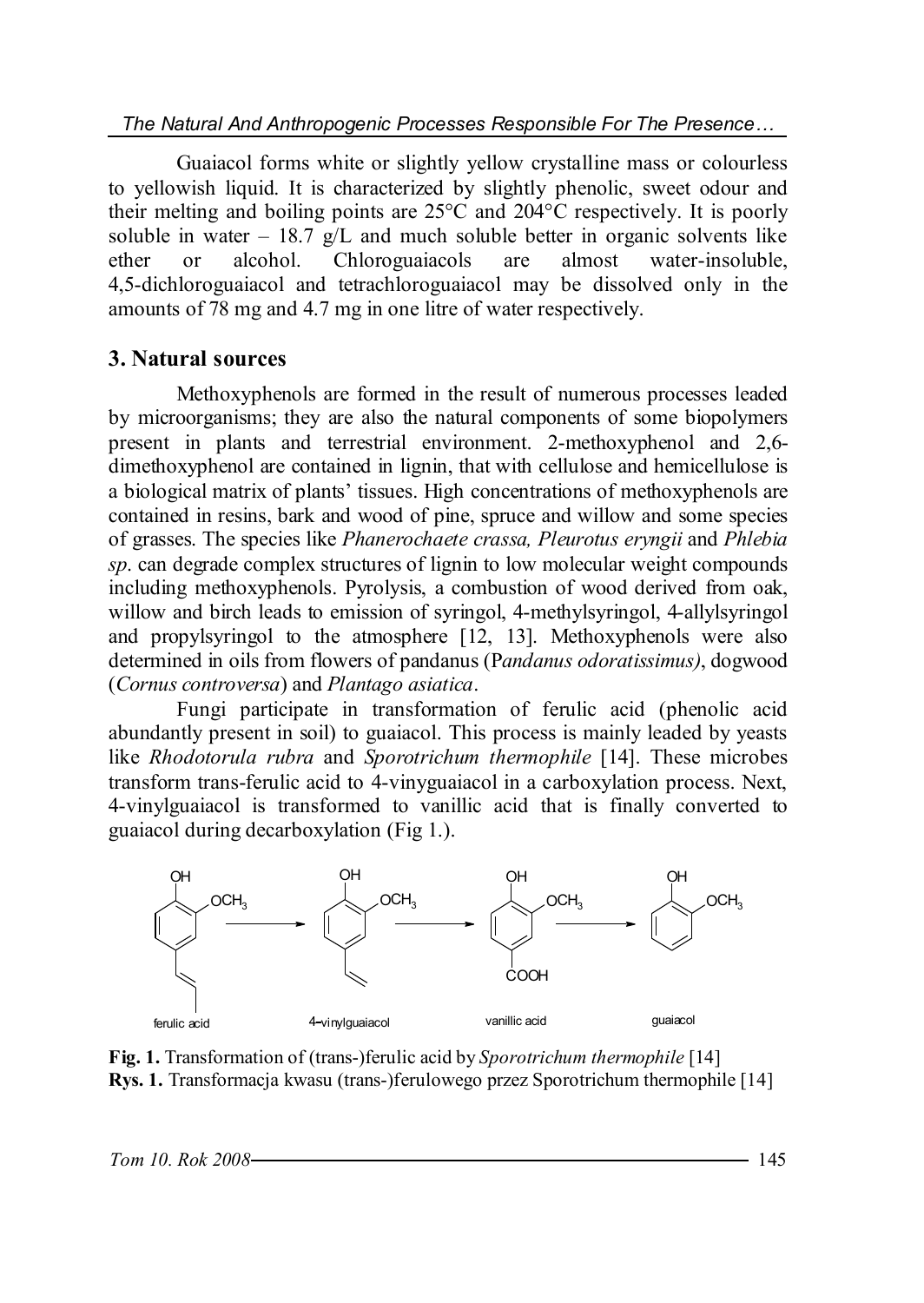The important effect on formation of methoxyphenols in the environment is related with fungi that belong to *Basidiomycetes* and *Ascomycetes.* These species are capable to form chlorinated derivatives of methoxyphenols like 4,6-dichloroguaiacol and 4,5,6-trichloroguaiacol from other aromatic structures and inorganic chlorine present in soil [3].

Degradation of humic substances (the main organic component of soil) leads to formation of phenolic derivatives including syringol alcohol. Guaiacol is also present in faeces of animals that consume high quantities of plant material. Moreover, guaiacols and syringols are produced in the result of O-methylation of catechols under the influence of O-methyltransferase (EC 2.1.1.6) (Fig. 2).



**Fig. 2.** O-methylation of catechol **Rys. 2.** Proces O-metylacji katecholu

#### **3.1. Lignin**

After cellulose lignin is the most abundant natural polymer being the main aromatic chemical compound of vegetal tissue [15]. Its content in wood is of  $18 - 40$  % what depends on the species of the plant [16]. The structure of lignin is very complex and contains both aliphatic and aromatic fragments including phenolic and methoxy-phenolic groups (Fig. 3). The recent investigations revealed that there is some consistency in the structure of discussing biopolymer. Regularity of the lignin is related with three precursors like p-cumaric alcohol, coniferyl alcohol and sinapic alcohol that are responsible for formation of its structure. These alcohols may be converted by laccase (EC. 1.10.3.2.), multicoppers blue oxidase [17] and other oxidases to radical forms by elimination of hydrogen atoms in their hydroxyl residues. As radicals reveal high reactivity they react themselves to form dimmers and finally complex structures that represent lignin.

The structure formed in the results of these reactions is characterized by repeated fragments like guaiacol, syringol and p-hydroxyphenolic residues [4]. Lignin may be degraded under the influence both of natural (microorganisms) and anthropogenic factors. The investigations on the chemical stability of lignin that is related to the kinds of bounds that cement its structure let predict the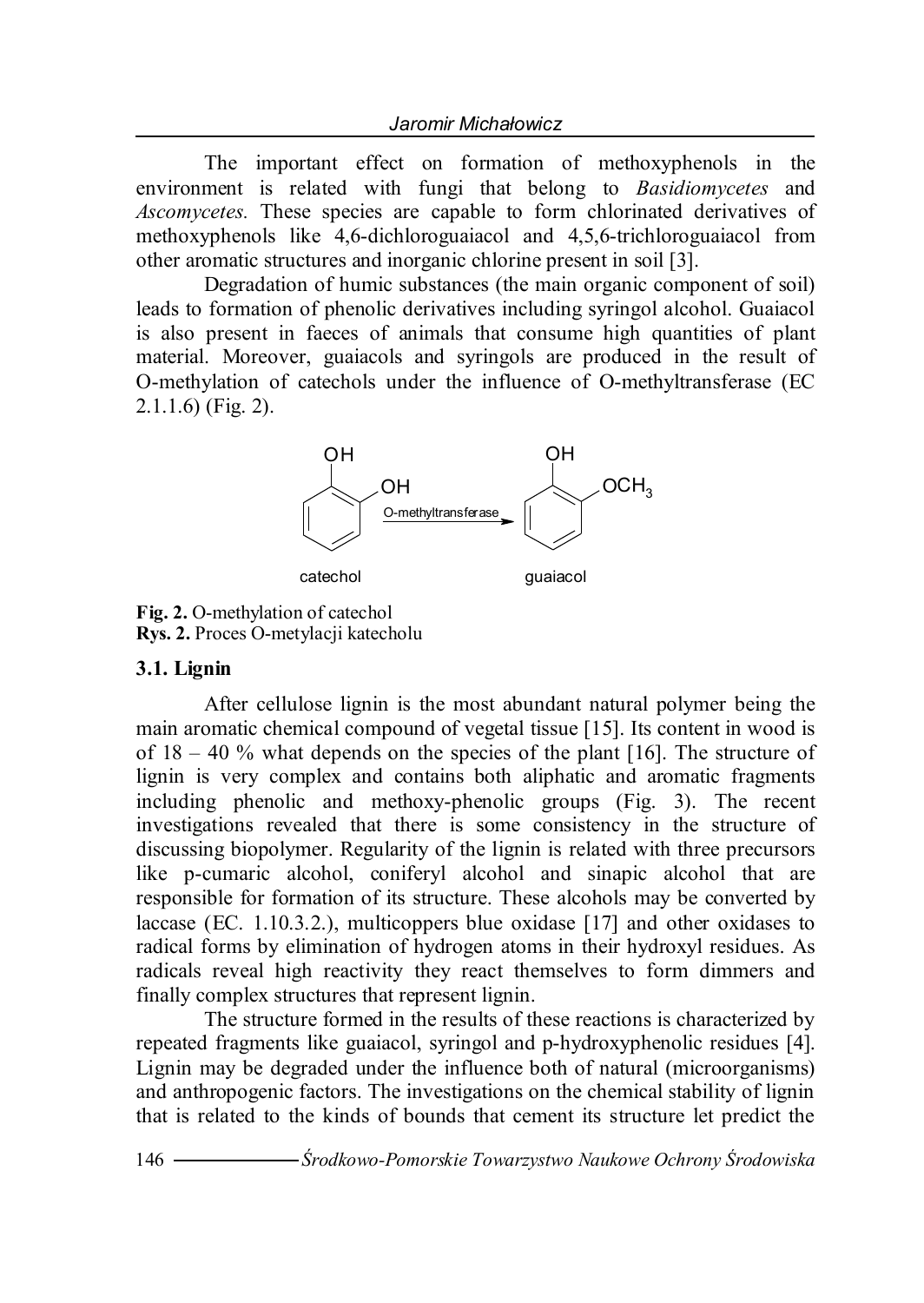formation of specified compounds during degradation of this biopolymer. It was evidenced that the bound of β-O-4 is the weakest and thus is the most susceptible for disruption. Therefore, during degradation of lignin mainly methoxyphenols including guaiacol are released to the environment. These suggestions were confirmed by Japanese scientists which analyzed the products of lignin decomposition in a temperature of 270°C.



**Fig. 3.** The fragment of lignin structure **Rys. 3.** Fragment struktury ligniny

#### *3.1.1. Pyrolysis of lignin*

Pyrolysis is the thermo-chemical process of decomposition of high molecular weight organic biopolymers like lignin contained in plant matter. Natural processes like fires of forests or other plant communities are responsible for thermal degradation of biopolymer and releasing of different substances to the environment. However, plant matter combustion has very important industrial significance as high amounts of solid biomass and wastes may be readily converted into liquid products like crude bio-oils or slurry of charcoal oil. Conventional pyrolysis may be also termed slow pyrolysis. Fast pyrolysis is a high-temperature process in which biomass is rapidly heated in the absence of oxygen. In the result of thermal wood biomass conversion numerous of low molecular weight aromatic compounds are released to the environment including 2-methoxyphenol (guaiacol), alkylguaiacol, 4-methylguaiacol, 4-vinylguaiacol, 1-propylguaiacol, 2,6-dimethoxyphenol (syringol), 2,3-dimethoxyphenol, 2,5-dimethoxyphenol, vanillin, phenol and catechol [5]. Also pyrolysis of grass material derived from four species of *Lolium* and

*Tom 10. Rok 2008* 147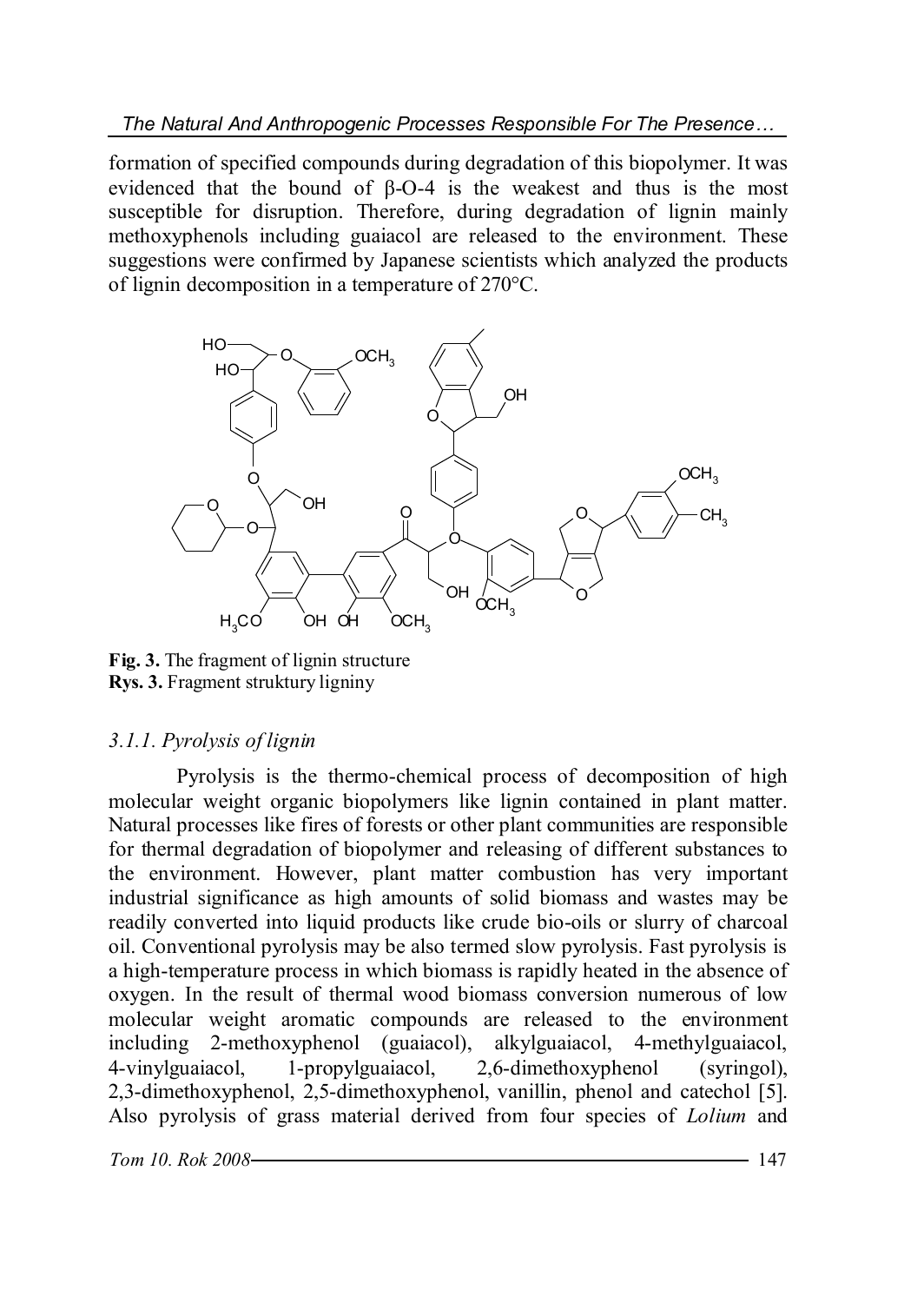eleventh species of *Festuca* genera leaded to formation of different methoxyphenols like phenol, guaiacol, 4-methylguaiacol, 4-ethylguaiacol, 4-vinylguaiacol, syringol, 4-methylsyringol, 4-ethylsyringol and vanillin [18]. As it was noticed burning of non-wooden biomass more often leads to formation of some methylated and alkylated methoxyphenols The mechanism of pyrolysis is related with free radical reactions. First step is related with elimination of hydrogen atoms in hydroxyl residues in lignin precursors and then the impact of formed free radicals on lignin fragments and formation of dimers (Fig. 4) [16].



**Fig. 4.** Radical mechanism of lignin pyrolysis [16] **Rys. 4.** Mechanizm rodnikowy pirolizy ligniny [16]

The amount of free radicals formed in these reactions depends on several factors like reaction time, temperature, the presence of catalysts and kind of plant material. High concentrations of methoxyphenols and dimethoxyphenols are released during high temperature and short time of pyrolysis.

#### **3.2. Humic substances**

The transformations of organic compounds derived from organic matter like lignin, pectin, proteins, carbohydrates and tannins leads to formation of high molecular weight structures like humic acids. This process is named as humification and formed substances are usually termed as humus. Humic substances constitute the mixture of different chemical compounds, which structures has not been yet completely described. In the structure of humus we may find methoxy and hydroxyl residues substituted to benzene ring derived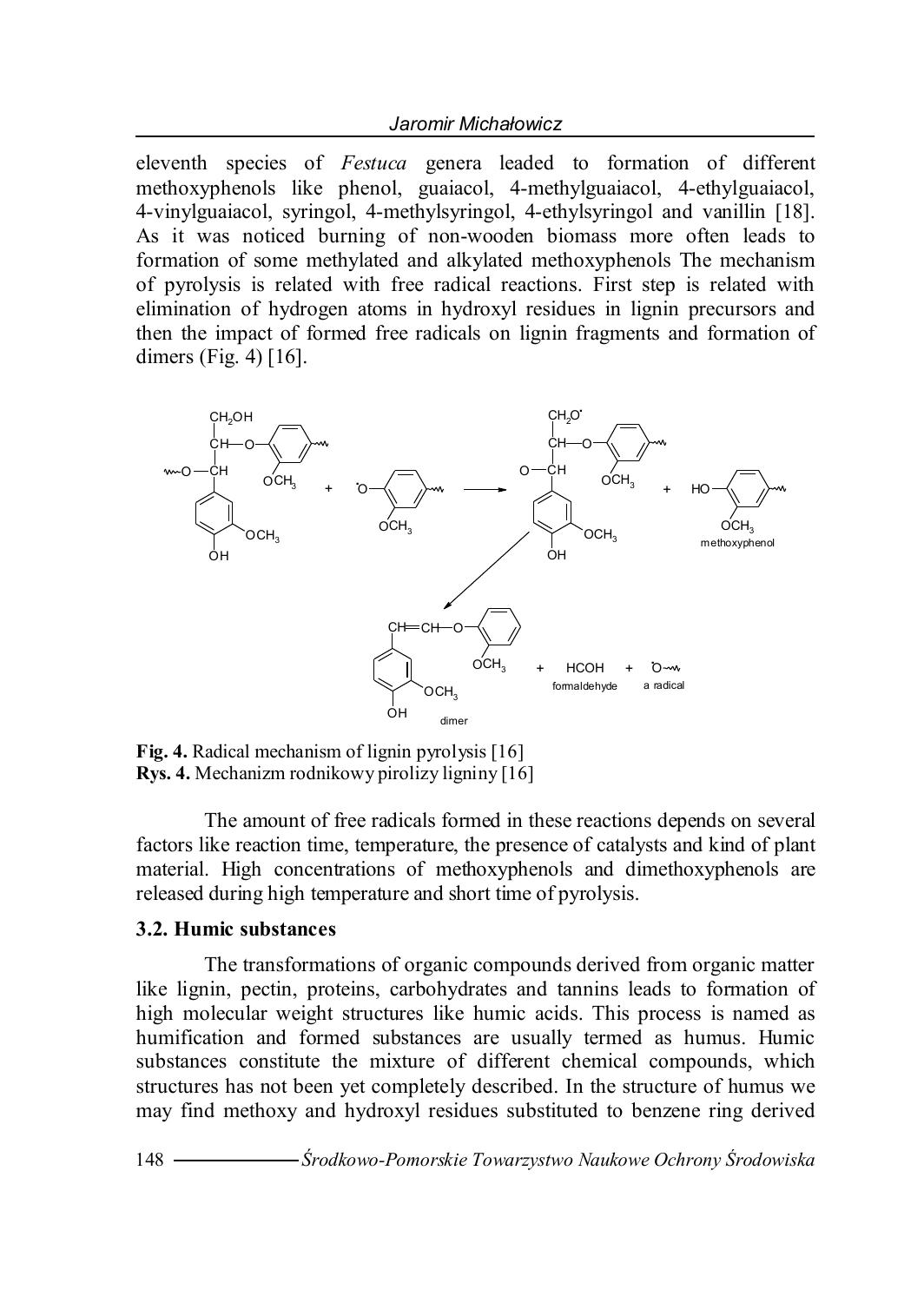from lignin and also hydroxybenzoic acids, aromatic aldehydes, ketones and other aromatic derivatives (Fig. 5).



**Fig. 5.** The fragment of humic acid structure **Rys. 5.** Fragment struktury kwasu humusowego

Not long ago, it was considered that humic substances are not noxious for people. These substances were eliminated in a process of purification of raw water to drinking purposes due to esthetical regards. However, the investigations have revealed that they are the cause of undesired smell of water and are also the precursors of trihalomethanes and chlorophenols that reveal toxicity and carcinogenicity. It is worth noting that humic substances actively accumulate xenobiotics including pesticides and their transformation products and also chlorinated compounds derived from sewages produced by cellulosepaper plants [19]. It was observed that about 60% of chloroguaiacols and 90% of chlorocatechols introduced into ecosystems are accumulated in deposits [20].

So that, during decomposition of humus, for example in the result of resuspension of sediments present in lakes or rivers the accumulated xenobiotics like phenols, catechols, methoxyphenols and their chlorinated derivatives may be released in considerable amounts to aqueous environment.

#### **4. Anthropogenic sources**

#### **4.1. Application in industry**

Guaiacol and syringol and their derivatives are commonly used in chemical, pharmaceutical and food industries. Investigations carried out by Italian scientists showed antibacterial properties of 2-methoxyphenol. They observed that guaiacol dissolved in water revealed toxic influence towards *Pseudomonas savastanoi* [21]. Potassium sulphoguaiacol is usually used in syrups. In organism it is degraded to guaiacol, which during inhalation irritates mucous membrane causing expectorant reflex. Guaiacol stimulates organism to production of increased amount of mucus, which decreases its density and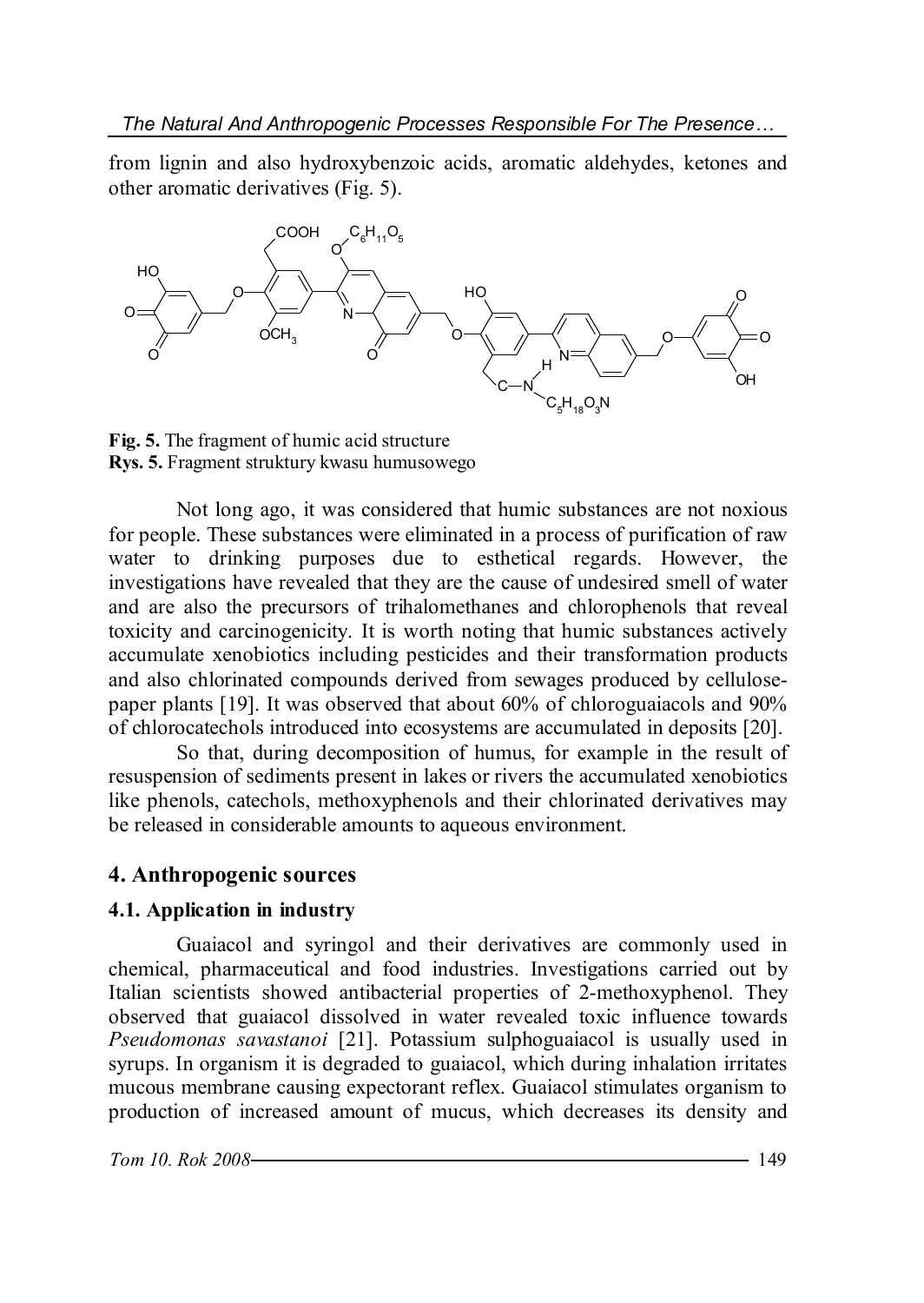viscosity. Sulphoguaiacol is used in permanent catarrh of respiratory tract, bronchi inflammation, pertussis and asthma [22].

Glycerol ether of guaiacol may be also used as an assist medicine in hypercholestero-lemia treatment. The experiments performed on rats confirmed that discussing compound increases solubility of cholesterol in blood and thus prevents its deposition in blood-vessels. 2-methoxyphenol is used in cosmetic industry in fragrances. 4-vinylguaiacol possesses a spicy clove-like aroma and is an appreciable flavour constituent in beers, wine and soy sauces. It is also used in fragrance and perfume industry [23]. Guaiacol may be also used to industrial production of some chemical compounds like vanillin.

Vanillin is the major component of natural vanilla which is one the mostly widely used and important flavouring materials worldwide. The source of vanillin are beans and pods of the tropical *Vanilla* orchid (*Vanilla planifolia*), however, its receiving in natural manner is very expensive. That is why vanillin is mainly synthesised on industrial scale from guaiacol with 80% efficiency [7].

Allylation of guaiacol is commercially important reaction which gives products such as eugenol and o-eugenol used in perfumes, flavourings and essential oils, and also in medicine (local antiseptic and analgesic) [6]. Another compound that is obtained from 2-methoxyphenol is 4-allylguaiacol intensively used in pharmacy and stomatology. This compound reveals antioxidative and fungicidal activities.

Syringol also exhibits antioxidative, bactericidal and fungicidal properties. Fume that contains 2,6-dimethoxyphenol is used in smoking of meat, pork-butcher's products and cheeses. Syringol has been employed in production of some anaesthetic drugs like 2,6-dimethoxyphenyl-morpholinopropionic chloride. This compound is used as anaesthetic in rabbits, dogs cats and other animals. Syringol may be also used as inhibitor of the formation of some toxic substances. The experiments conducted on rats showed strong correlation between the content of syringol and N-nitrosomorpholine (NMOR) in organism [24], which is a heterocyclic compound characterized by carcinogenic properties. The investigations evidenced that supplementation of rats with 2,6 dimethoxyphenol may decrease NMOR concentration in blood and stomach even up to 89%.

Nowadays, almost half amount of pigments used in chemical industry is represented by azo-dyes. These substances in dependence on their structure are characterized by yellow, orange, red, blue or green colour. 2-methoxyphenol and 2,6-dimethoxyphenol are used as the substrates to synthesis of these compounds. The reactions of formation of azo-dyes are based on conjugation of methoxyphenols with di-azo-salts in alkaline conditions to produce eight different colour pigments [25].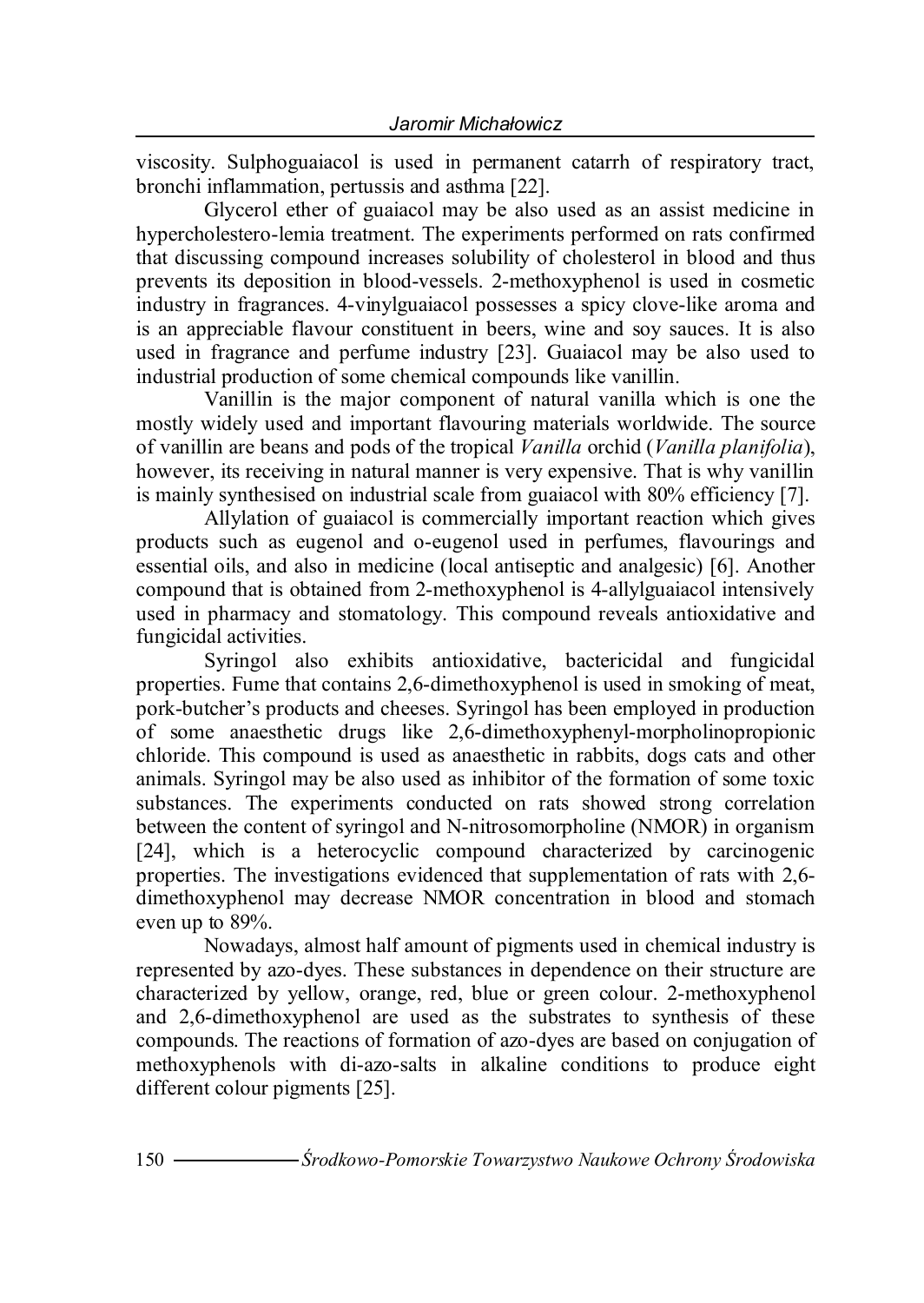### **4.2. Wood pulp bleaching**

Production of paper from wood requires elimination of hemicelluloses, as only cellulose and wood pulp is used in this process. The wood is decorticated, crumbled and pounded. Then, obtained pulp is exposed to sodium hydroxide and sodium sulphide what results in formation of water-soluble sulphonic-lignin acids. These compounds are very persistent to biodegradation as they are decomposed in surface waters only in the amounts of 4 -15 % after 30 days and of 30 – 70% after 20 weeks respectively [26]. The obtained brownyellow cellulose is contaminated with other compounds that have to be eliminated in a process of bleaching (chlorination). The compounds usually used in this process are sodium hypochlorite and chloride dioxide that are inexpensive, however they are responsible for releasing of high concentrations of chlorine and chlorinated aromatic compounds to the environment like chloroguaiacols, chlorosyringols and chlorinated phenols. These compounds are formed in the result of chlorination of low molecular weight aromatic compounds derived from lignin and also pesticides like fungicides, bactericides and insecticides accumulated in processed wood. It was evaluated that 10 to 100 g of chlorinate guaiacols like tetrachloroguaiacol, 3,4,5,-trichloroguaiacol, 4,5,6-trichloro-guaiacol 4,5-dichloroguaiacol, 4,6-dichloroguaiacol, 3-chlorosyringol and trichlorosyringol are discharged per ton of bleached kraft pulp with the spent bleach liquor into recipient waters [8].

These compounds constitute a real danger for aqueous ecosystems as they are very toxic and are characterized by mutagenic and carcinogenic properties. That is why, in recent years chlorinated oxidants are more and more frequently replaced by hydrogen peroxide to decrease concentrations of chlorinated aromatics formed in describing process [9].

High concentrations (1 - 100 μg/L) of chlorinated guaiacols and syringols were noted in effluents produced during wood pulp bleaching in a paper production process [19].

## **5. Occurrence in the environment**

Guaiacols and syringols are present in all of the components of natural environment. The appearance of these compounds was noted in surface waters non-exposed to anthropogenic contamination. Guaiacol, syringol and their chlorinated derivatives were determined in the drainage of the Dzierżązna river (Central Poland), the range of the concentrations of these substances was of 0.0011 to 1.300 μg/L for individual compound [27]. High concentration of guaiacol exceeding 23 μg/L was noted in non-polluted surface waters of the Piasecznica River and water of reservoirs of Blue Springs Reserve near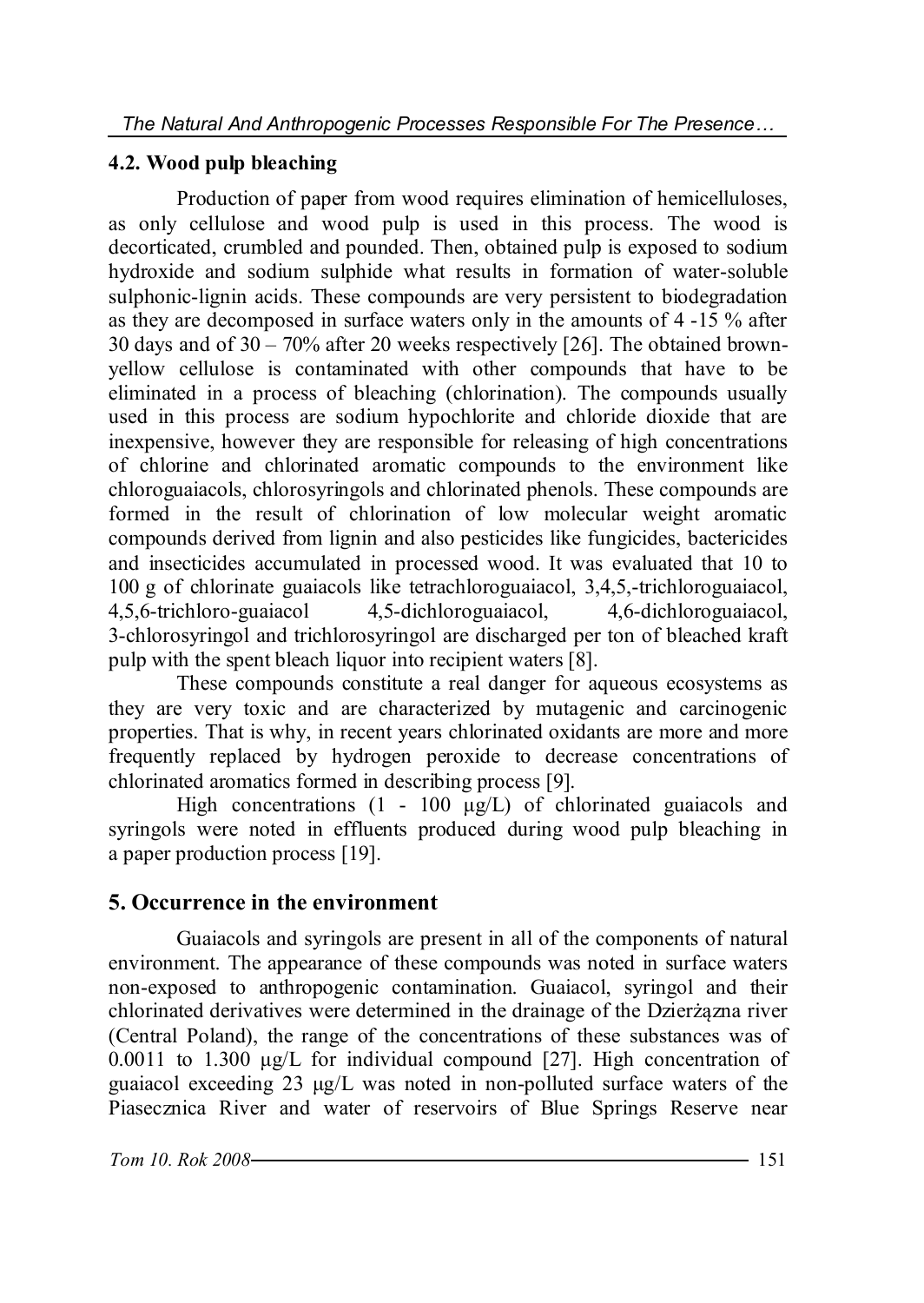Tomaszów Mazowiecki in Poland (data not published). The concentrations of chlorinated methoxyphenols in sea waters are very low. The water of Baltic Sea contained concentrations of tetrachloroguaiacol of 1 to 5 ng/L [28]. Discussing compounds are present in industrial and municipal sewages and rivers exposed to human activity. The analysis of raw and purified sewages derived from Łódź town and the Ner River (Central Poland) revealed the presence of chloroguaiacols and chlorosyringols in the concentrations of some micrograms per litre of water. Moreover, it was evidenced that chlorinated methoxyphenols may be also formed in the result of biological purification of raw sewages [29]. The natural sources and human activity is also responsible for presence of chlorinated methoxyphenols in soil environment. The analysis performed in Tucholski Landscape Park (North-West Poland) revealed the presence of chlorinated guaiacols and syringols in a few forest and agricultural soils in concentrations up to 2 μg/kg of individual compound [1]. Atmospheric concentrations of chlorinated methoxyphenols in areas exposed to low industrial emissions are not considerable and amount of  $0.020$  to  $0.068$  ng/m<sup>3</sup> for individual substance (Georgetown, USA) [30]. The different situation showed the investigations of polluted air of New Delhi (India). In this case relatively high concentrations  $(23.34 - 36.95 \text{ ng/m}^3)$  of determined syringol derivatives were correlated with intensive gaseous emission of coal-based power plants, industrial plants and domestic sources [31].

## **6. Biodegradation**

Microorganisms perform an important role in degradation of natural compounds and xenobiotics including methoxyphenols and their derivatives. They are capable to degrade complex structures to simple organic and inorganic compounds and thus gain carbon and energy. The essential role in these transformations is played by enzymes that expression is the result of adaptation of prokaryotic and eukaryotic organisms to degradation (consumption) of organic substances.

#### **6.1. Prokaryote**

The very important enzymes produced by microbes are oxidases that participate in oxidation of phenols and phenol-related compounds with atmospheric oxygen. The species of bacteria that use these enzymes in degradation of 2,6-dimethoxyphenol are *Marinomonas mediterrane, Streptomyces antibioticus* and *Alteromonas sp.* [32]. The other bacteria - *Bacillus subtilis* and *Streptomyces cyaneus* transform guaiacol and syringol, and the efficiency of degradation process is enhanced with addition of Cu, Mn and Mg ions [33]. The investigations made on *Bacillus halodurans* revealed that this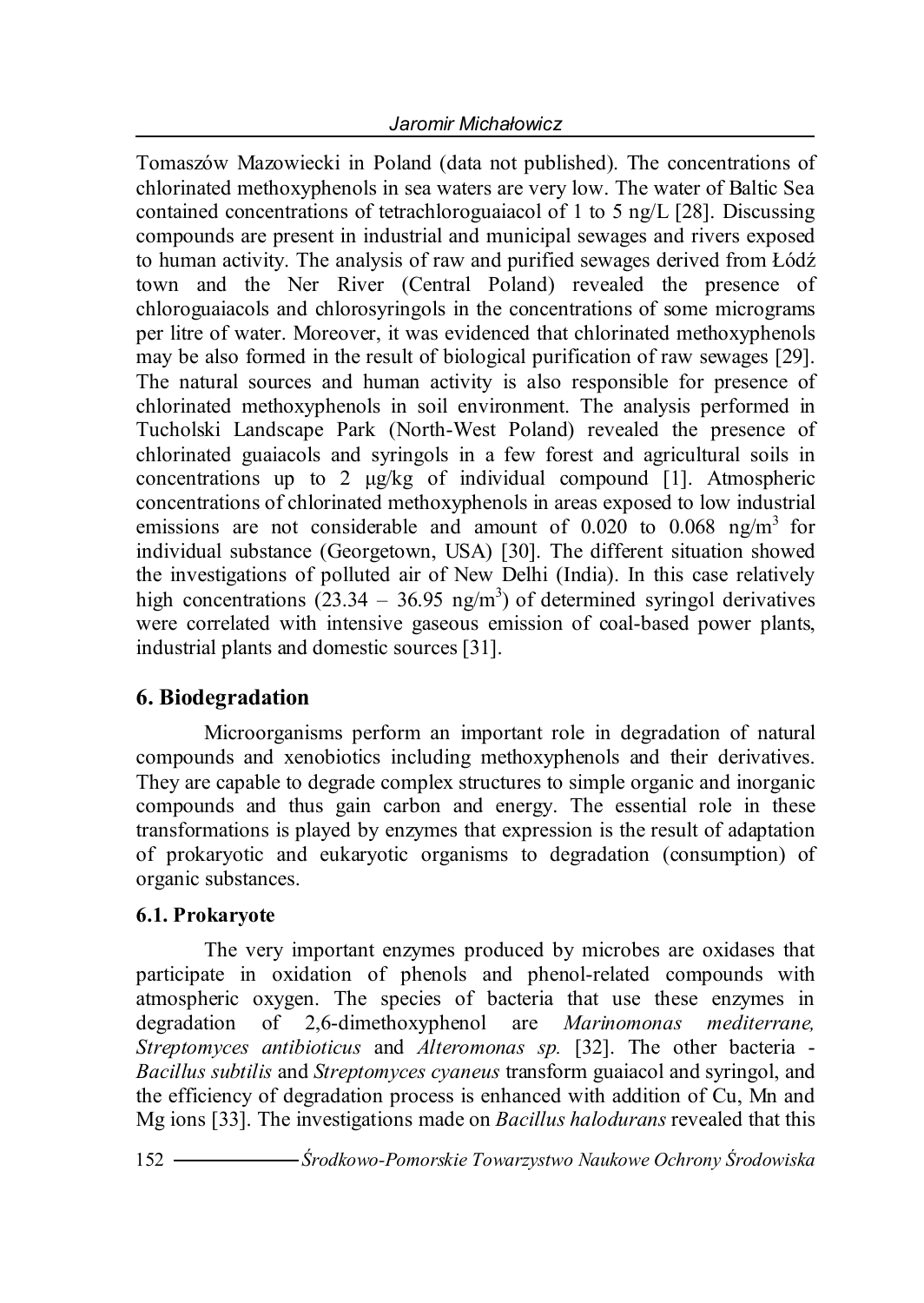organism oxidases 2,6-dimethoxyphenol in pH of 7.5 to 8.0. In was observed that addition of chlorine stimulated enzyme activity what gives opportunity to use this bacteria in purification of sewages produced by cellulose-paper plants [34]. The another species from discussed genus – *Bacillus subtilis* is capable to degrade high concentration of 4,5,6-trichloroguaiacol [35].

Transformation of methoxyphenols often leads to their O-demethylation. This process was observed in bacteria - *Rhodococcus ruber* CA 16 that grew in cultures enriched with 4-chloroguaiacol, 5-chloroguaiacol and 4,5-dichloroguaiacol. Performed chromatographic analysis revealed formation of reaction products like 4-chlorocatechol and 4,5-dichloro-catechol (Fig. 6).



**Fig. 6.** Transformation of 4-chloroguaiacol in *Rhodococcus ruber* **Rys. 6.** Transformacja 4-chlorogwajakolu przez Rhodococcus rubber

The investigations made on *Acinetobacter junii* confirmed formation of catechols from guaiacols. However, the scientists observed that bacteria couldn't transform 6-chloroguaiacol, 4,6-dichloroguaiacol, 4,5,6-trichloroguaiacol and tetrachloroguaiacol. The reason of the persistence of these compounds to degradation may be related with the presence of atom chlorine at sixth carbon position in aromatic ring, which seems to be recalcitrant to elimination [36]. The similar processes were observed in *Acetobacterium woodii* and *Eubacterium limosum* [37]. The beneath described microbes degrade (in anaerobic conditions) dichloroguaiacols, trichloroguaiacols and tetrachloroguaiacol to respective chlorinated catechols. It was ascertained that presence of atom chloride in the ortho position towards methoxy residue in aromatic ring decreased the rate of O-demethylation process.

Syringols may be also O-demethylated. The investigations leaded on *Agrobacterium tumefaciens* revealed that this bacterium is capable to O-demethylate methoxy residues in syringol [38]. Catechol and other dihydroxyphenols formed in these reactions may be further degraded by oxidative cleavage of the aromatic ring. This degradation process is mainly catalyzed by 1,2-dioxygenase (EC 1.13.1.1.) that cleavages benzene ring between the first and

*Tom 10. Rok 2008* 153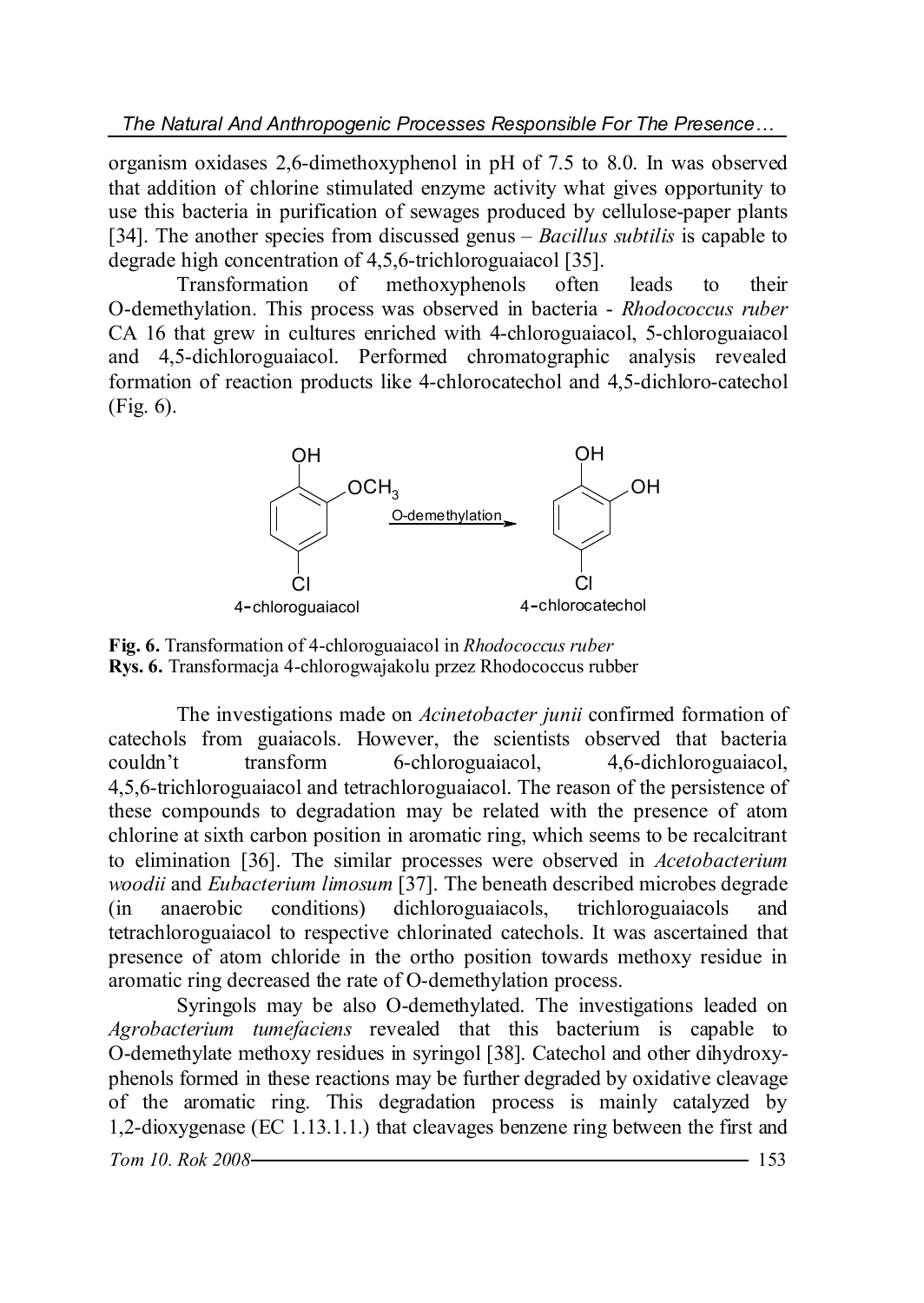the second carbon atoms (intradiole cleavage) and 2,3-dioxygenase (EC 1.13.1.2.), which degrades aromatic structure between the second and the third carbon atoms (extradiole cleavage). The first process leads to formation of maleiloacetate and the second to production of muconolactone. These products are further degraded to inorganic compounds in a mineralization reaction (Fig 7.).



**Fig. 7.** Biodegradation and mineralization of guaiacol [38] **Rys. 7.** Biodegradacja i mineralizacja gwajakolu [38]

Chloroguaiacols and chlorosyringols are also O-methylated to veratroles. These transformations are leaded by bacteria like *Arthrobacter* that metabolize chloro-, dichloro- and trichloroguaiacols and also tetrachloroguaiacol to respective veratroles (Fig. 8.) [39]. High concentrations of 4,5,6-trichloroguaiacol may be also degraded by *Bacillus subtilis* [35].



**Fig. 8.** O-methylation of tetrachloroguaiacol by *Arthrobacter sp.* [37] **Rys. 8.** Proces O-metylacji tetrachlorogwajakolu przez Arthrobacter sp. [37]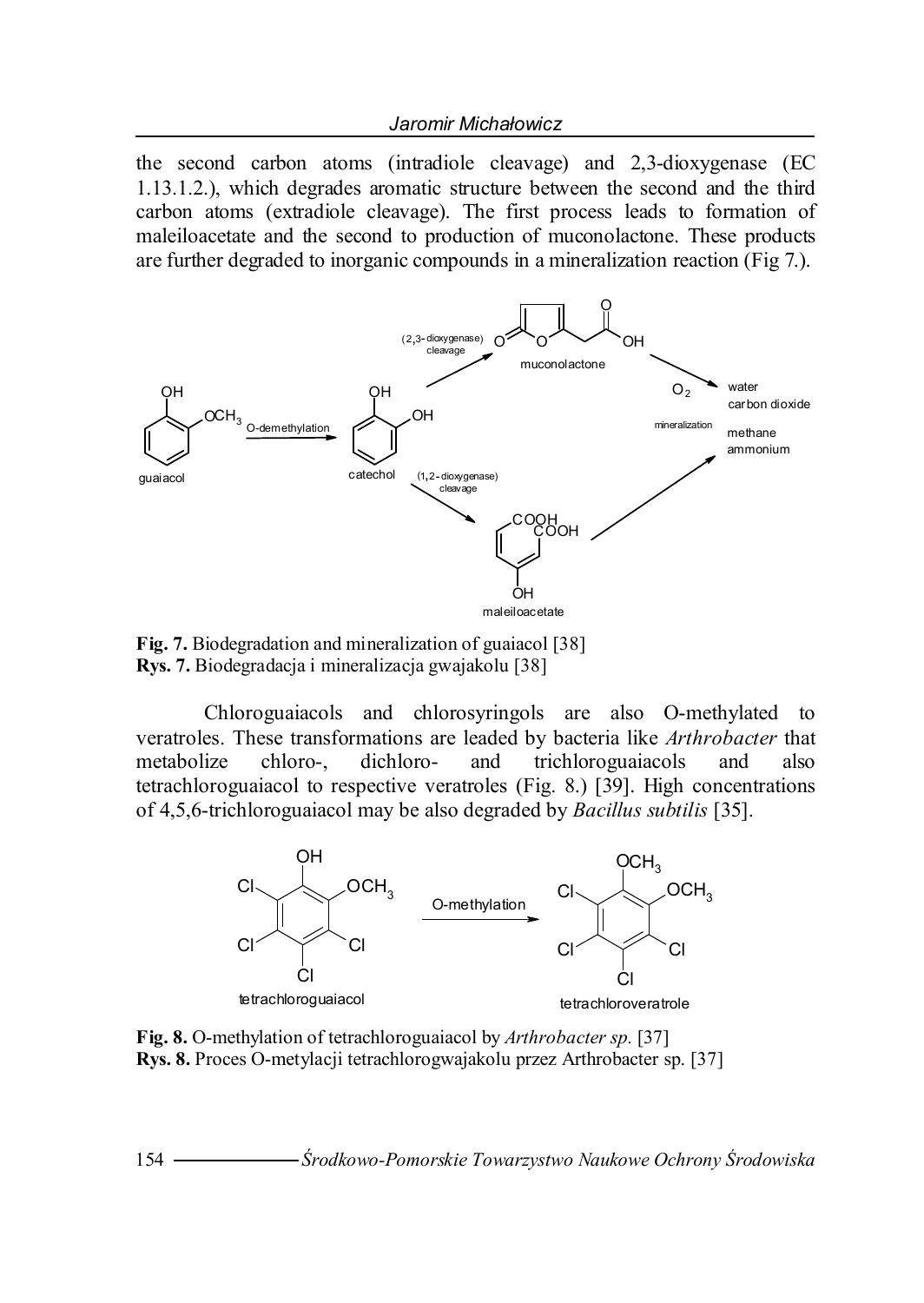#### **6.2. Eukaryote**

Eukaryotic organisms have also the ability to degrade methoxyphenols and their chlorinated derivatives. Fungi that belong to *Basidiomycetes* and *Ascomycetes* are capable to degrade lignin, mainly at the participation of laccase activity. The products that are formed in these reactions belong to low molecular weight aromatic compounds including methoxyphenols that are further incorporated into humic substances. 2-methoxyphenol and 2,6-dimethoxyphenol are degraded by the following species of fungi - *Gaeumannomyces graminis, Phanerochaete chrysosporium, Trametes pubescens, Chaetomium thermophilum, Pleurotus sajarcaju, Trametes trogii*  and *Pleurotus ostreatus* POXC, POXA2 [40, 41]. Furthermore, syringol is biotransformed by fungi like *Botrytis cinerea* and *Pleurotus ostreatus* POXA1 [42]. Degradation of guaiacol and syringol was also observed in *Chaetomium thermophilum*. This organism usually exists in compost and decomposed organic matter. It metabolizes different substances in the temperatures of 50 to  $60^{\circ}$ C and in the range of pH values of 6.0 to 7.0. In the reaction, the elimination of hydrogen atoms from hydroxyl residues was observed what leaded to formation of radicals. As produced radicals revealed high reactivity they bound each other to form dimers, trimers and tetramers, that were incorporated into humic substances [43]. *Trametes sp.* converts 2,6-dimethoxyphenol to catechol that is than cleaved to form maleiloacetate used in tricarboxylic acids cycle [44]. Numerous yeasts are able to degrade aromatic compounds including guaiacol, even in low temperatures - not exceeding 10°C. The examples are: *Cryptococcus sp., Rhodosporidium sp., Rhodotorula sp., Mastigiobasidium sp.*  and *Sporoblomyces sp*. [45].

O-methylation process was also observed in eukaryotic organisms like lower crustaceans. The exposition of *Daphnia magna* to 3,4,5-trichloroguaiacol in a period of 3 weeks leaded to conversion of this compound to 3,4,5-trichloroveratrole [46].

## **7. Environmental and occupational exposure**

Guaiacol is present in bacon, butter, soy, tomatoes, maize, leaves of tea, cocoa beans, sesame, and honey. This compound was also determined in water and apple juice in which is formed during biotransformation processes leaded by bacteria *Alicyclobacillus acidoterrestris* [47]. 2-methoxyphenol is also produced in turned chocolate milk by bacteria *Rahnella aguatilis* [2]. Guaiacol is also found in beverages like rum, whisky and beer. In beer its derivative 4-vinylguaiacol is formed during enzymatic decarboxylation or thermal decomposition of ferulic acid. This process is performed by yeasts and some species of bacteria.

*Tom 10. Rok 2008* 155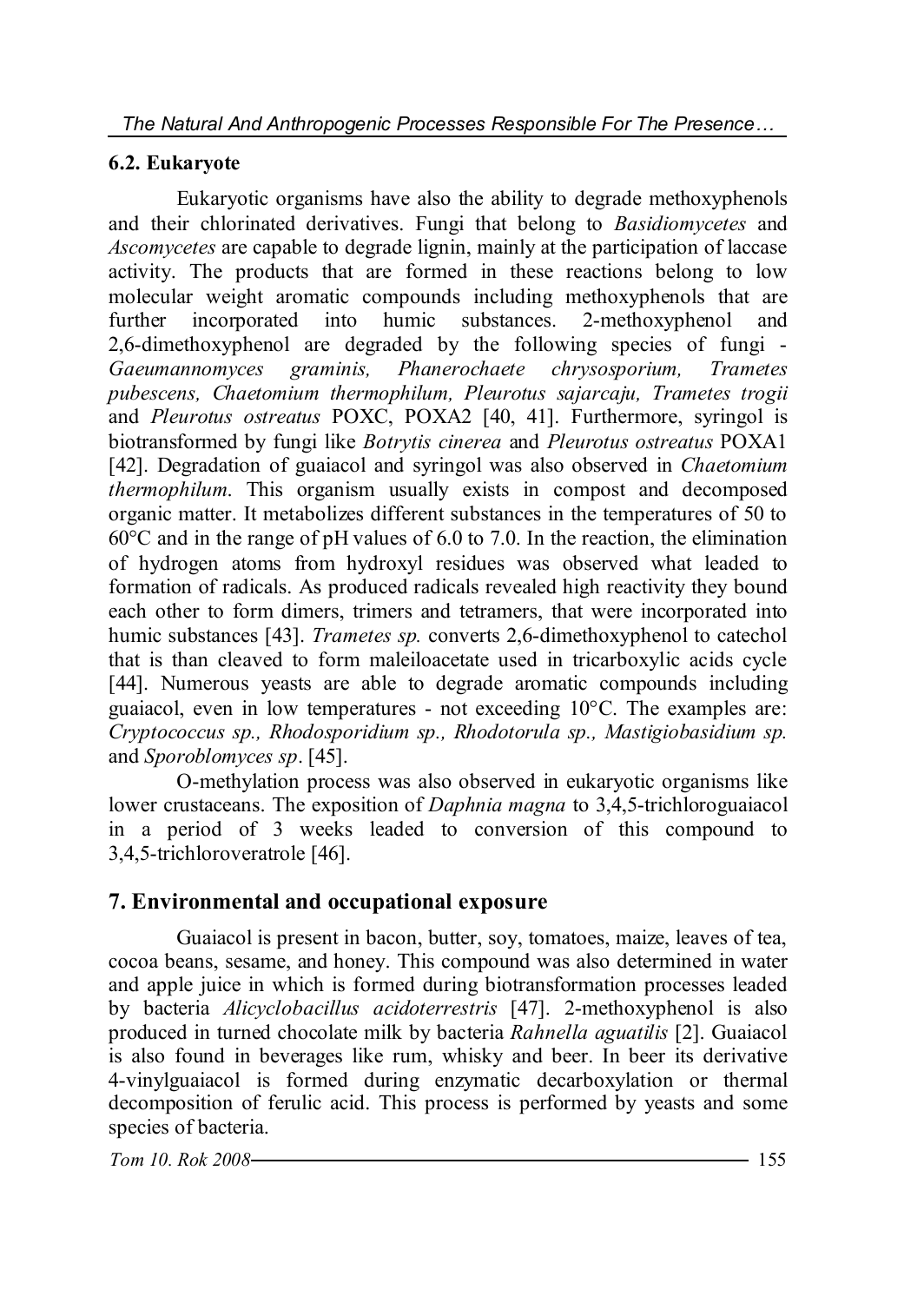4-vinylguaiacol is characterized by strong smell that negatively affect on organoleptic properties of beer. A man is able to identify the change of taste caused by this compound in a concentration of 200 µg/dm<sup>3</sup>. The presence of guaiacol in wine is related to the activity of bacteria *Bacillus subtilis* and actinomycetes like *Streptomyces sp*. A3, *Streptomyces sp*. A5 and *Streptomyces sp*. A13 [48].

The presence of 2-methoxyphenol is also undesirable as it negatively changes taste and smell of beverage. It is considered that this compound is found in 2-7% of all of wines. The formation of guaiacol starts in wooden cork in which a development of many species of microbes proceeds [49]. The microorganisms present in cork degrade vanillic acid in a anaerobic decarboxylation processes by the use of vanillin O-demethylase (EC 1.2.3.12) to form 2-methoxyphenol with efficiency of 50% that may be further degraded to catechol. 2-methoxyphenol may be also produced in edibles by *Nocardia sp*  [50], *Bacillus megaterium* and *Paecilomyces variotti* [51].

The presence of some of discussing compounds like tetrachloroguaiacol and trichlorosyringol in the concentrations of 0,01 to 0,241  $\mu$ g/L were noted in drinking water of Łódź, Warsaw and Wrocław in Poland [52]. The determined compounds were mainly formed from natural methoxyphenols present in surface (river) waters in the result of disinfection (chlorination) process.

The fume formed in the result of tobacco combustion contains relatively high concentrations of methoxyphenols including guaiacol and syringol. The smoke formed during combustion of wood is often used in smoking meat and cheeses. Unfortunately, this process negatively affects chemical composition (pollution) of processed food. This finding was confirmed by Spanish scientists that determined 320 new compounds including guaiacol and syringol in cheese that was smoked in fumes derived from pine needles [53]. The similar observation was performed during analysis of smoked herring fillets that contained considerable concentrations of toxic phenolic compounds like phenol, methylphenols, guaiacol, 4-methylguaiacol, 4-ethylguaiacol, syringol and eugenol [54].

Methoxyphenols comprise 20 -30 % of the carbon particulate weight in smoke from wood stoves and fireplaces in the inhalated fraction and are responsible for increased respiratory symptoms and diminished pulmonary function in children. The inhalation of wood smoke elevates 10 to 30-fold concentrations of these compounds including guaiacol, 4-methylguaiacol, 4-ethylguaiacol, syringol, 4-methylsyringol, eugenol and vanillin in urine [55].

Workers employed in production of vanillin, eugenol and azo-dyes are often heavily exposed to methoxyphenols activity. Another group is plant coke workers exposed to wood smoke that contains aromatic hydrocarbons and phenols. In the investigation performed by Bieniek the presence mainly of 2-methoxyphenol and also 2-methoxy-4-methylphenol and 2,6-dimethoxyphenol in urine of employees was observed. The analysed compounds were determined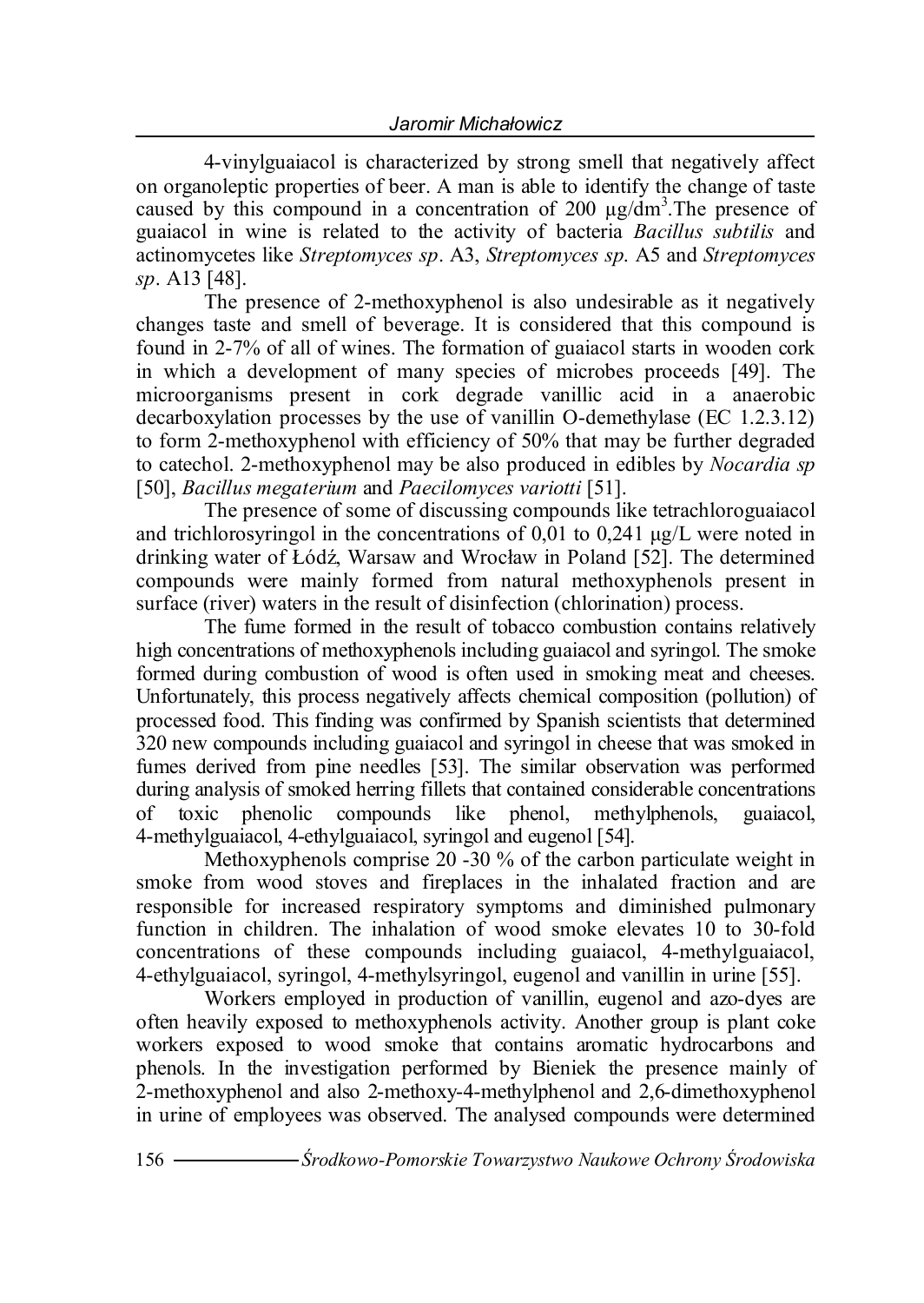in considerable concentrations of 1.22 to 4.83  $\mu$ g/ml of urine [56]. Moreover, workers employed at agricultural wastes combustion may be exposed to considerable concentrations of phenolic compounds like phenol, cresols, guaiacol, 4-methylguaiacol, 4-ethylguaiacol, 4-vinylguaiacol, syringol, 4-methylsyringol, 4-ethylsyringol, 4-allylsyringol and vanillin [57].

## **8. Noxious influence**

Most of phenols are characterized by noxious activity. The scientists consider that two mechanisms are involved in this process, first is related to formation of free radicals and reactive oxygen species and the second is linked with the impact of phenoxy radicals on biochemical processes that occur in the cell [58]. The results of investigations have revealed that above mentioned properties are typical for phenol, chlorophenols, nitrophenols and also chloroguaiacols and chlorosyringols.

## **8.1. Acute toxicity**

Guaiacol, syringol and their chlorinated derivatives reveal considerable toxicity towards human and animals. It is considered that guaiacol provokes similar undesirable changes in living organisms like phenol. 2-methoxyphenol easily penetrates skin and epithelium leading to their irritation and inflammation. The serious consequence is also related with contact of guaiacol solution with eyes. Guaiacol is bioaccumulated in blood, kidneys and respiratory tract. When swallowed in a dose not exceeding 2 grams it irritates epithelium of stomach, causes burning pain in oesophagus, provokes vomiting and bloody diarrhoea [10]. Administration of a dose above 2 grams leads to fast decrease of body temperature and weakness. The above mentioned dose may also lead to collapse, pause in heart action and paralysis of central motorial centre. In some cases intoxication with guaiacol may result in disturbance of respiratory processes and thus death of the organism. Clinical data describes death of nine years old child after administration of 5 ml of concentrated 2-methoxyphenol. Guaiacol may disrupt function of immune system as it strongly binds to human immunoglobin (HIgG) by a hydrophobic interaction. This interaction causes alterations of protein's secondary structure leading to conformational changes of HIgG (59). Moreover guaiacol strongly interacts with human serum albumin (HSA) inducing conformational changes of this protein and disturbance in microenvironment of HAS [60]. The investigations leaded on rabbits showed irritation and redness of skin after 24 hours treatment with guaiacol. Low value of  $LD_{50} = 3,74$  mg of guaiacol per kg of body weight for rabbit after oral administration indicates on high toxicity of this compound. Lethal dose of 2-methoxyphenol for mice was evaluated for 400 mg/kg of body weight [10]. Guaiacol provokes hemolysis in cows and damage of epithelium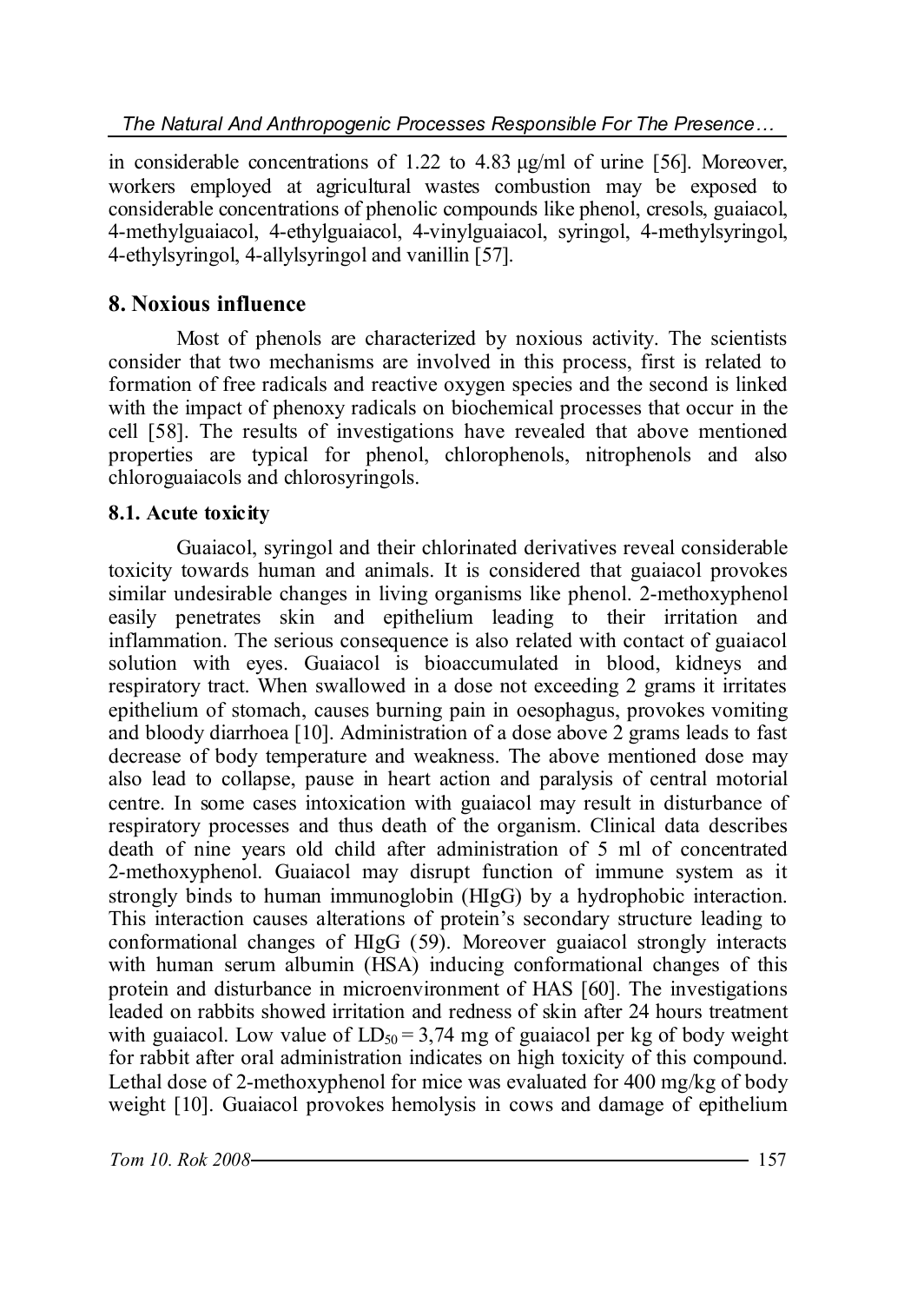and paralysis of heart muscle in mice. The experiments performed on rats revealed that guaiacol may penetrate and damage embryos of these animals and finally leads to their death. In adult rats it decreases the amount of leucocytes in blood and in a dose of 50 mg causes death of the exposed animals. The experiments performed on 1044 species of fungi isolated from soil confirmed considerable toxic properties of guaiacol. This compound caused inhibition of growth of 33% of investigated species and essential decrease of growth of 22% species [61]. In other investigation guaiacol caused inhibition of growth of 88 species of fungi revealing higher toxicity than phenol and catechol [62].

The toxic effect on organisms is also exerted by chlorinated methoxyphenols. These compounds are present in considerable concentrations in surface waters that are receivers of sewages produced by cellulose-paper plants. The performed analysis revealed toxic impact of 3-chloroguaiacol, 3,4-dichloroguaiacol, 3,4,5-trichloroguaiacol, tetrachloroguaiacol and 3-chlorosyringol on the activity of algae *Selenastrum capricornutum* [63]. The presence of these compounds in aqueous medium leaded to inhibition of growth of investigated species that was raised with increasing number of chlorine atoms substituted in methoxyphenol. The investigations confirmed that tetrachloroguaiacol (TeCG) is one of the most toxic phenols what is related to high number of chlorine atoms and also its persistence to degradation in the environment. Lethal dose of tetrachloroguaiacol for fish is established for 70 to 119 μg/L of water [64]. Tetrachloroguaiacol due to its high hydrophobocity may intensively bioaccumulate in nutritive chain. The content of TeCG in fish tissue is about 1000-fold higher in comparison to its amount in surface water. In physiological pH, tetrachloroguaiacol appears in blood mainly in ionized form (95%) and it is excreted by kidneys and liver. This process leads to accumulation of discussing substance in these organs where its concentration exceeds 10-fold of the amount of TeCG present in blood plasma. Considerably concentration of tetrachloroguaiacol in organs leads to their damage. Moreover, the presence of tetrachloroguaiacol in blood is responsible for accumulation of other xenobiotics by inhibition of organic anion transport even at a dose of 5 μM of TeCG and thus intensification of toxicity exerted by other organic compounds on fish organism [9]. Tetrachloroguaiacol also increases oxygen consumption up to 130% after exposure of rainbow trout (*Oncorhynchus*   $m\nu$ *kiss*) to 96 h-LC<sub>50</sub> of TeCG. The study showed that toxicity of tetrachloroguaiacol is similar to that exerted by pentachlorophenol [65]. Chlorinated methoxyphenols may also provoke disruptions in reproductive organs of fish, especially in a spawning-time. These findings were confirmed in investigations performed on fish living in river polluted with sewages derived from cellulose-paper plant. The females of the species of *Flexipenis vittatus* living in the water of the polluted river demonstrated changes in the features of morphology of anal fins characteristic to male individuals.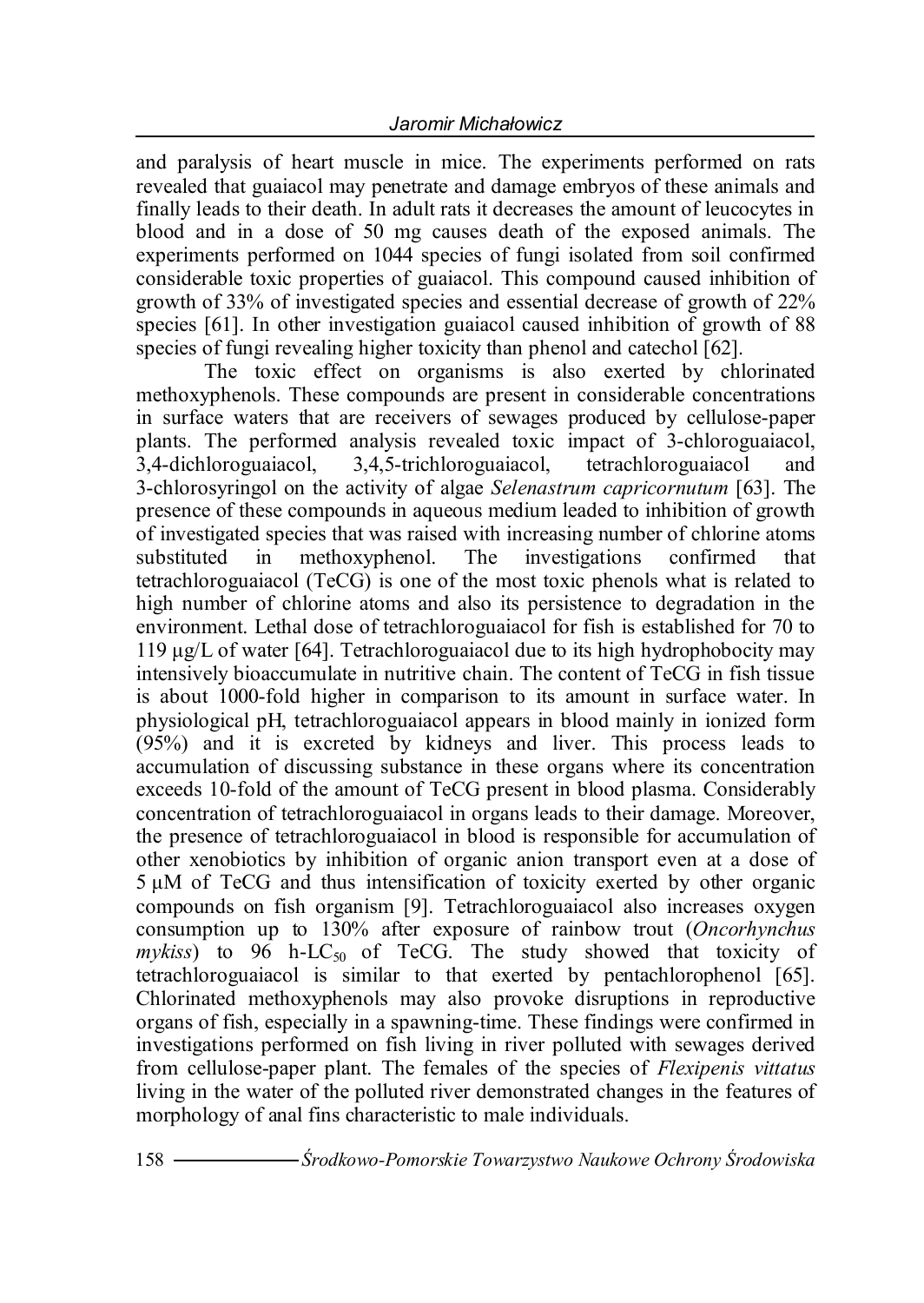#### **8.2. Genotoxicity and mutagenicity**

Methoxyphenols also reveal negative impact on genetic structures. Guaiacol inhibits synthesis of proteins. The investigations performed on rats' hepatocytes showed strong (80%) inhibition of ribonucleic acid after application of water solution of 5 mM of guaiacol. In HeLa cells similar concentration of 2-methoxyphenol caused considerable  $(50 - 60\%)$  inhibition of RNA synthesis. In another experiment guaiacol inhibited synthesis of deoxyribonucleic acid in embryo cells of hamster. In human lymphocytes guaiacol induced sister-chromatid exchanges (SCEs) and also chromosome aberration [66].In another experiment 2-methoxyphenol provoked sister chromatid exchanges in Syrian hamster embryo cells and its activity was higher than evaluated for 4-methylphenol [11]. Guaiacol is also one of the main compounds formed during tobacco combustion and it is supposed to be responsible for lung cancer development.

Methoxyphenols provoke mutagenesis in aqueous biota. These results were obtained in investigations performed on organisms living in the Baikal Lake (Russia). There were found damages in genetic material of fish and seals living in the areas polluted with effluents derived from cellulose-paper plant [65]. Strong mutagenic activity of chlorinated methoxyphenols was also observed in a bacterial test with *Salmonella typhimurium.*

## **9. Conclusions**

- 1. Methoxyphenols are wide-spread aromatic substances present in surface waters, soil and atmospheric environment.
- 2. Those compounds are formed in numerous natural processes, mainly in the result of decomposition of humic substances present in soil and degradation of lignin which is the main component of plant cells' wall.
- 3. The anthropogenic pollution of the environment with methoxyphenols results from the usage of these substances in industry. Furthermore, the exceeding emission of methoxyphenols to ecosystems is linked to wood and plant wastes combustion (formation of guaiacol, syringol and methylmethoxyphenols) and also paper and cellulose production (formation of chlorinated guaiacols and syringols).
- 4. Guaiacol and syringol, and in particularly chlorinated methoxyphenols due to their presence in edibles and drinking water and also exerting considerable toxicity may present the real danger for health of living organisms including human. The threat may be mainly related with chronic exposition of living organisms to low or moderate amounts of these compounds.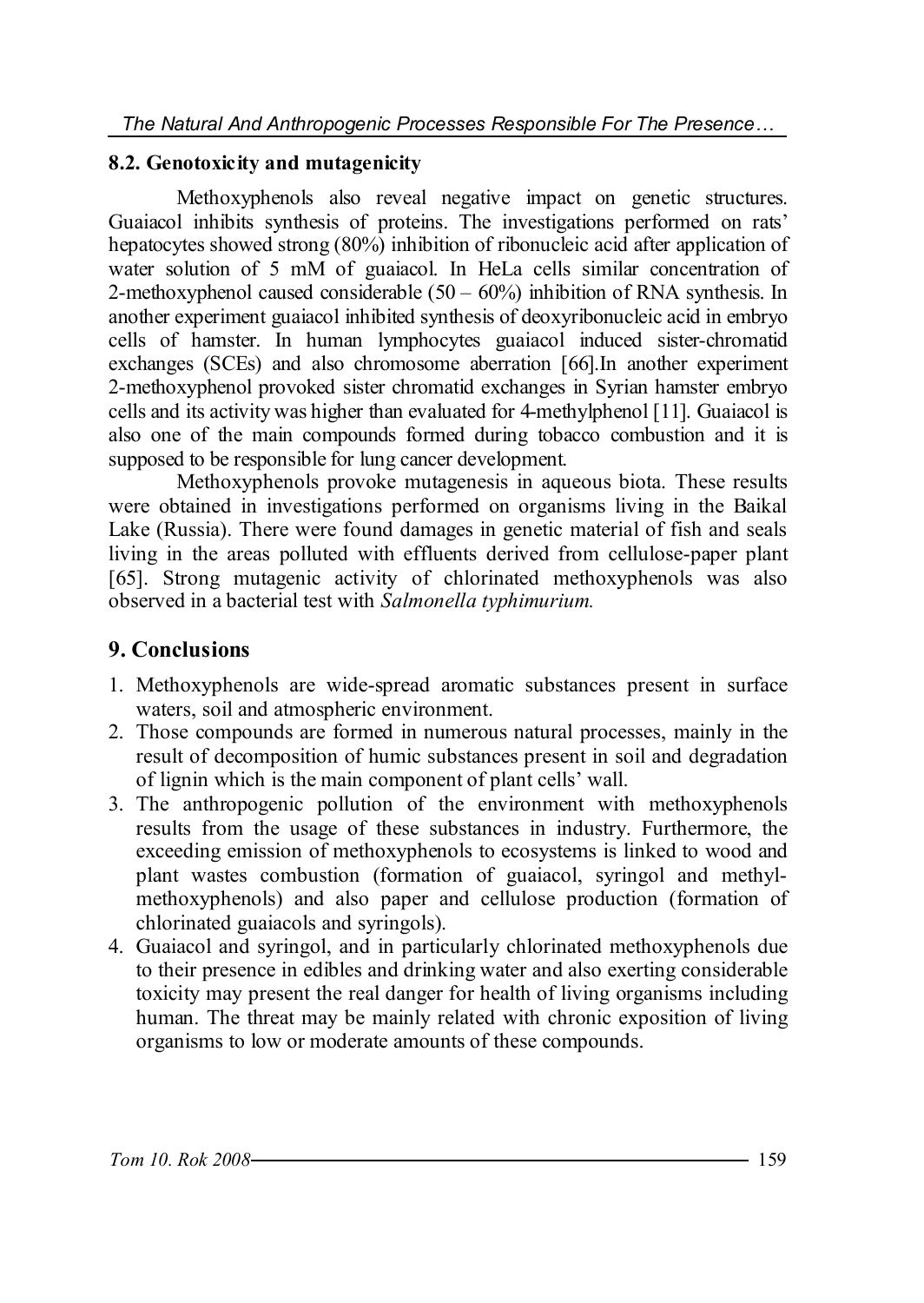#### **References**

- 1. **Michałowicz J., Duda W.:** *Occurrence of chlorophenols, chlorocatechols, chlorinated methoxyphenols and monoterpenes in soils of the drainage of the River Brda in the North West of the Tucholski Landscape Park.* Polish J. Soil. Sci. 37, 114, 2004.
- 2. **Jensen N., Varelis P., Whitefield F.:** *Formation of Guaiacol in Chocolate Milk by the Psychotropic Bacterium Rahnella Aquatilis.* Lett. Appl. Microbiol. 33, 339, 2001.
- 3. **Swarts M., Verhagen F., Field J., Wijnberg J.:** *Trichlorinated Phenols from Hypholoma Elongatum.* Phytochem. 49, 203, 1998.
- 4. **Wershaw R., Rutherford D., Leenheer L., Kennedy K., Cox L., Koci L.:** *Biogeochemical Processes that Produce Dissolved Organic Matter Wheat Straw.* U.S. Geological Survey, Reston: Virgi, 2003.
- 5. **Demibras A.:** *The Influence of Temperature on the Yields of Compounds Existing in Bio-Oils Obtained From Biomass Samples via Pyrolysis.* Fuel. Process. Technol. 88, 581, 2007.
- 6. **Kumbar S., Shanbhag G., Halligudi S.:** *Synthesis of Monoallyl Guaiacol via Allylation Using Hy Zeolite.* J. Mol. Cat. A: Chem. 244, 278, 2006.
- 7. **Walton N., Mayer M., Narbad A.:** *Vanillin*. Phytochem. 63, 505, 2003.
- 8. **Palm H., Paasivirta J., Lammir R.:** *Behaviour of Chlorinated Phenolic Compounds in Bleach-Plant Treatment-System and Archipelago Area.*  Chemosphere. 31, 2839, 1995.
- 9. **Oikari A., Walden R., Pritchard K.:** *Inhibition of Renal Xenobiotic Excretion by Tetrachloroguaiacol: Mechanism and Possible Consequences.* Environ. Toxicol. Chem. 14, 669, 1995.
- 10. **Clayton G., Clayton F.:** Patty's *Industrial Hygiene and Toxicology, 3rd Ed.;* John Wiley Sons Publishing: New York, 1981.
- 11. **Miyachi T., Tsutsui T.:** *Ability of 13 Chemical Agents Used in Dental Practice to Induce Sister-Chromatid Exchanges in Syrian Hamster Embryo Cells.* Odontol. 93, 24, 2005.
- 12. **Murwanashyaka J., Pakdel H., Roy Ch.:** *Separation of Syringol from Birch Wood-Derived Vacuum Pyrolysis Oil.* Separation Purification Technol. 24, 155, 2001.
- 13. **Schauer J., Kleeman M., Cass G., Simoneit B***.: Measurement of Emissions from Air Pollutions Sources.* Environ. Sci. Technol. 35, 1716, 2001.
- 14. **Topakas E., Kalogeris E., Kekos D., Marcis B., Christakopoulos P.:**  *Bioconversion of Ferulic Acid into Vanillic Acid by the Thermophilic Fungus Sporotrichum Thermophile.* Food Sci. Technol. 36, 561, 2003.
- 15. **Agache C., Popa V.:** *Ab in Vitro Studies of Lignin Model Compounds I. Conformational Preferences of the Phenolic Hydroxyl and Methoxy Group in Guaiacol.* Monatschefte Chem. 37, 55, 2006.
- 16. **Amen-Chen C., Pakdel H., Roh Ch.:** *Production of Monomeric Phenols by Thermochemical Conversion of Biomass: A Review.* Biores. Technol. 79, 277, 2001.
- 17. **Miyazaki K.:** A *Hyperthermophilic Laccase from Thermus Thermophilus Hb 27.* Electrophiles. 9, 415, 2005.
- 18. **Fahmi R., Bridgwater A., Tham S., Donnison I., Morris P., Yates N.:** *Prediction of Klason Lignin and Lignin Thermal Degradation Products by Py-Gc/Ms in a Collection of Lolium and Festuca Grasses.* J. Anal. Appl. Pyrolysis. 80,16, 2007.
- 160 *Środkowo-Pomorskie Towarzystwo Naukowe Ochrony Środowiska*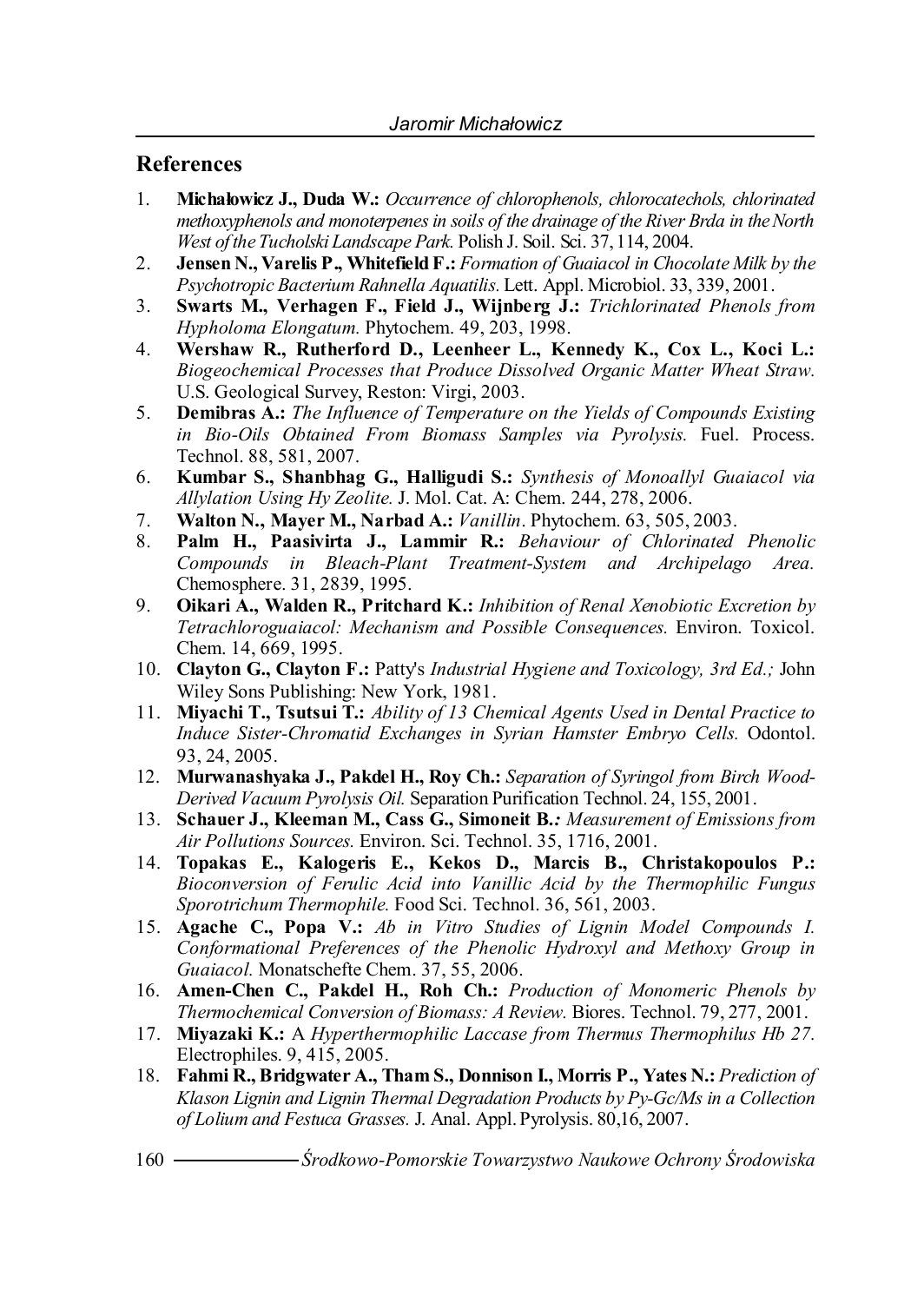*The Natural And Anthropogenic Processes Responsible For The Presence…*

- 19. **Capasso R., Evidente A., Schivo L., Orru G., Marcialis M., Cristinzio G.:** *Antibacterial Polyphenols from Olive Oil Mill Waste Waters*. J. Appl. Bacteriol. 79, 393, 1995.
- 20. **Podlewski J., Chwalibogowska-Podlewska A.:** *Medicines of the Present Therapy, 3rd Ed.;* Split Trading: Warsaw, 1996 (In Polish).
- 21. **Mathew S., Abraham T., Sudheesh S.:** *Rapid Conversion of Ferulic Acid to 4- Vinyl Guaiacol and Vanillin Metabolites by Debaryomyces Hansenii.* J. Mol. Cat. Enzymatic. 44, 48, 2007.
- 22. **Virk M., Issenberg P.:** Effects *of Phenol and 2,6-Dimethoxyphenol (Syringol) In Vivo Formation of N-Nitromorpholine in Rats.* Carcinogen. 7, 867, 1986.
- 23. **Martins M., Ferreira I., Santos I., Queiroz M., Lima N.:** *Biodegradation of Bioaccessible Textile Azo Dyes by Phanerochaete Chrysosporium.* J. Biotechnol. 89, 91, 2001.
- 24. **Dojlido J.:** *Chemistry of Surface Waters.* Economy and Environment Publishing, Białystok, 1995 (In Polish).
- 25. **Michałowicz J., Bukowska B., Duda W.:** *Phenolic Compounds in Rivers Exposed and Non-Exposed to Anthropogenic Pollution.* Chemosphere. 71, 735, 2007.
- 26. **Grimvall A., Johnson S., Karlsson S., Sarenhed R., Boren H.:** *Organic Halogens in Unpolluted Waters and Waters and Large Bodies of Water Receiving Bleach Plant Effluents.* Taapi J. 7, 197, 1991.
- 27. **Michałowicz J., Ożadowicz R., Duda W.:** *The Analysis of Chlorophenols, Chlorocatechols, Chlorinated Methoxyphenols and Monoterpenes in Sewages of Group Purification Plant in Łódź and in the Ner River in Years of 1999-2000.* Wat. Air Soil Pollut. 2005.
- 28. **Mcconnell L., Bildlemant T.:** *Collection of Two-Ring Aromatic Hydrocarbons, Chlorinated Phenols, Guaiacols, and Benzenes from Ambient Air Using Polyurethane Foam'tenax-Gc Cartridges.* Chemosphere. 37, 885, 1998.
- 29. **Sharma D., Sawant A., Uma R., David R.:** *Preliminary Chemical Characterization of Particle-Phase Organic Compounds in New Delhi, India.*  Atmospheric Environ. 37, 4317, 2003.
- 30. **Solano F., Lucas-Elio P., Lopez-Serrano D., Fernandez E., Sanchez-Amat A.:** *Dimethoxyphenol Oxidase Activity of Different Microbial Blue Multicopper Proteins.* Microbiol. Lett. 204, 175, 2001.
- 31. **Arias M., Arenas M., Rodriquez J., Soliveri J., Ball A., Hernandez K.:** *Kraft Pulp Biobleaching and Mediated Oxidation of a Nonphenolic Substrate by Laccase From Streptomyces Cyaneus Cect 3335.* Appl. Environ. Microbiol. 69, 1953, 2003.
- 32. **Ruijssenaars H., Hartmans S.:** *A Cloned Bacillus Halodurans Multicopper Oxidase Exhibiting Alkaline Laccase Activity.* Appl. Microbiol. Biotechnol. 65, 177, 2004.
- 33. **Andretta C., Rosa R., Tondo., Gaylarde C., Henriquez J.:** *Identification and Molecular Characterization of Bacillus Subtilis Is13 Strain Involved in the Biodegradation of 4,5,6-Trichloroguaiacol.* Chemosphere. 55, 631, 2004.
- 34. **Gonzalez B., Acevedo C., Brezny R., Joyce T.:** *Metabolism of Chlorinated Guaiacols by a Guaiacol Degrading Acinetobacter Junii Strain.* Appl. Environ. Microbiol. 59, 3424, 1993.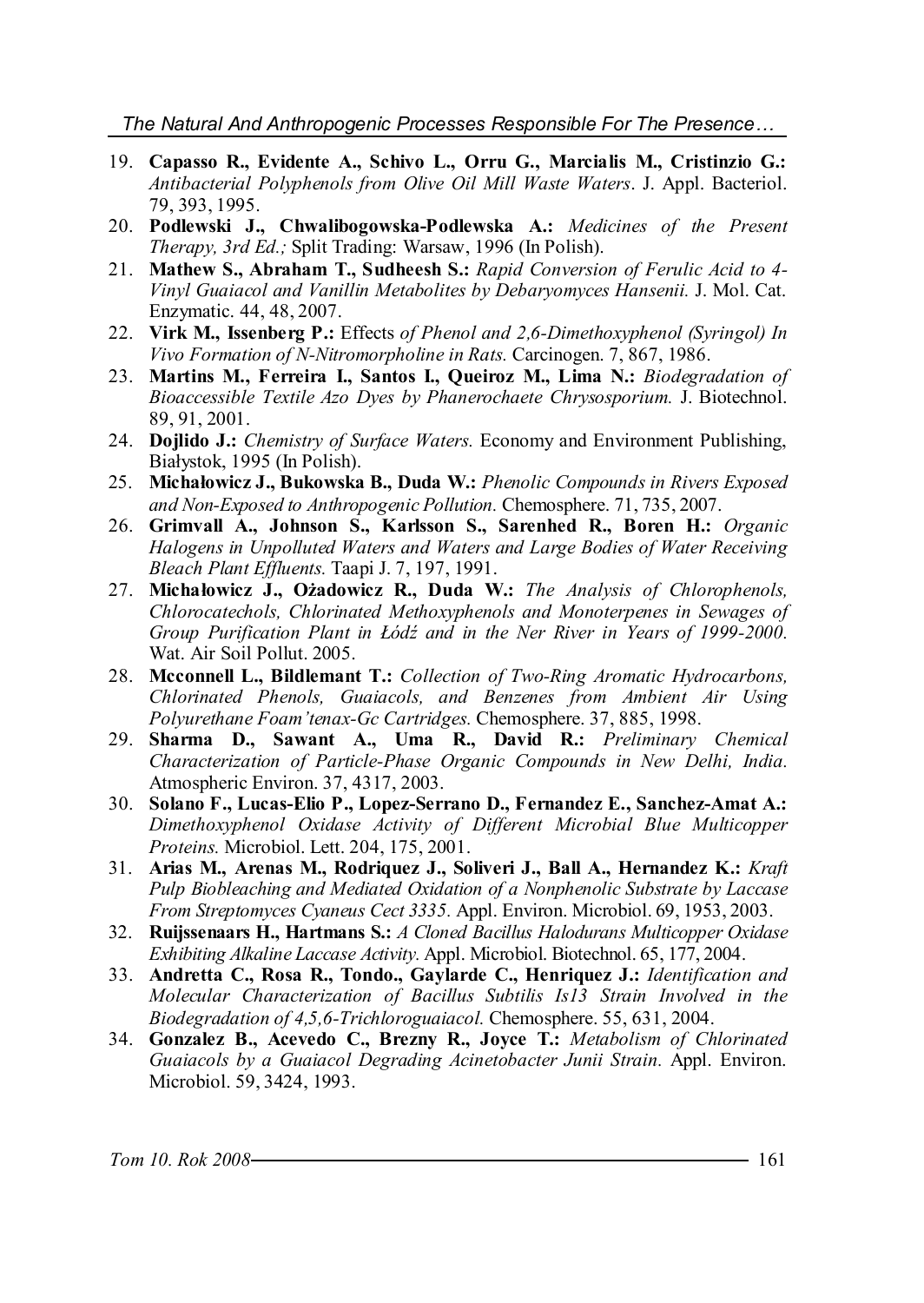- 35. **Haggblom M., Berman M., Frazer A., Young L.:** *Anaerobic O-Demethylation of Chlorinated Guaiacols by Acetobacterium Woodii and Eubacterium Limosum.* Biodegrad. 4, 107, 1993.
- 36. **Brencic A., Eberhard A., Winans S.:** *Signal Quenching, Detoxification snd Mineralization of Vir Gene-Inducing Phenolics by the Virh2 Protein of Agrobacterium Tumefaciens.* Mol. Microbiol. 51, 1103, 2004.
- 37. **Neilson A., Allard A., Hynning P., Remberger M., Landner L.:** *Bacterial Methylation of Chlorinated Phenols and Guaiacols: Formation of Veratroles from Guaiacols and High-Molecular-Weight Chlorinated Lignin.* Appl. Environ. Microbiol. 45, 774, 1983.
- 38. **Galhaup C., Goller S., Peterbauer C., Strauss J., Haltrich D.:** *Characterisation of the Major Laccase Isoenzyme from Trametes Pubescens and Regulation of its Synthesis by Metal Ions.* Microbiol. 148, 2159, 2002.
- 39. **Solden D., O'callaghan J., Dobson A.:** *Molecular Cloning of a Laccase Isozyme Gene from Pleurotus Sajor-Caju and Expression in the Heterologus Pichia Pastoris Host.* Microbiol. 148, 4003, 2002.
- 40. **Palmeri G., Giardina P., Bianco C., Scaloni A., Capasso A., Sannia G.:** *A Novel White Laccase from Pleurotus Ostreatus.* J. Biol. Chem. 272, 31301, 1997.
- 41. **Chefetez B., Chen Y., Hadar Y.:** *Purification and Characterization of Laccase from Chaetomium Thermophilium and its Role in Humification.* Appl. Environ. Microbiol. 64, 3175, 1998.
- 42. **Martins M., Lima N., Silvestre A., Queiroz M.:** *Comparative Studies of Fungal Degradation of Single or Mixed Bioaccessible Reactive Azo Dyes.* Chemosphere. 52, 967, 2003.
- 43. **Bergauer P., Fonteyene P., Nolard N., Schinner F., Margesin R.:** *Biodegradation of Phenol and Phenol-Related Compounds by Psychrophilic and Cold-Tolerant Alpine Yeasts.* Chemosphere. 59, 909, 2005.
- 44. **Araki H., Tatarazako N., Kishi K., Kuroda K.:** *Evaluation of Bioaccumulation Potential of 3,4,5-Trichloroguaiacol in Zooplankton (Daphnia Magna) by Pyrolysis-Gc/Ms in the Presence of Tetramethylammonium Hydroxide.* J. Analyt. Appl. Pyrol. 55, 69, 2000.
- 45. **Bahceci K., Acar** J**.:** *Determination of Guaiacol Produced by Alicyclobacillus Acidoterrestis in Apple Juice by Using HPlC and Spectrophotometric Methods, and Mathematical Modeling of Guaiacol Production.* Eur. Food Res. Technol. 225, 873, 2007.
- 46. **Alvarez-Rodriguez M., Belloch C., Vila M., Uruburu F., Larriba G., Coque J.:** *Degradation of Vanillic Acid and Production of Guaiacol by Microorganisms Isolated from Cork Samples.* Microbiol. Lett. 220, 49, 2003.
- 47. **Ezquerro O., Garido-Lopez A., Tena M.:** *Determination of 2,4,6-Trichloro-Anisole and Guaiacol in Cork Stoppers by Pressurized Fluid Extraction and Gas Chromatography-Mass Spectrometry.* J. Chromat. A. 1102, 18, 2006.
- 48. **Dhar A., Lee K-S., Rosazza J.:** *Nocardia Sp. Vanillic Acid Decarboxylase. Enzyme.* Microbial Technol. 41, 271, 2007.
- 49. **Li T., Rosazza J.:** *Biocatalytic Synthesis of Vanillin.* Appl. Environ. Microbiol. 66, 684, 2000.
- 162 *Środkowo-Pomorskie Towarzystwo Naukowe Ochrony Środowiska*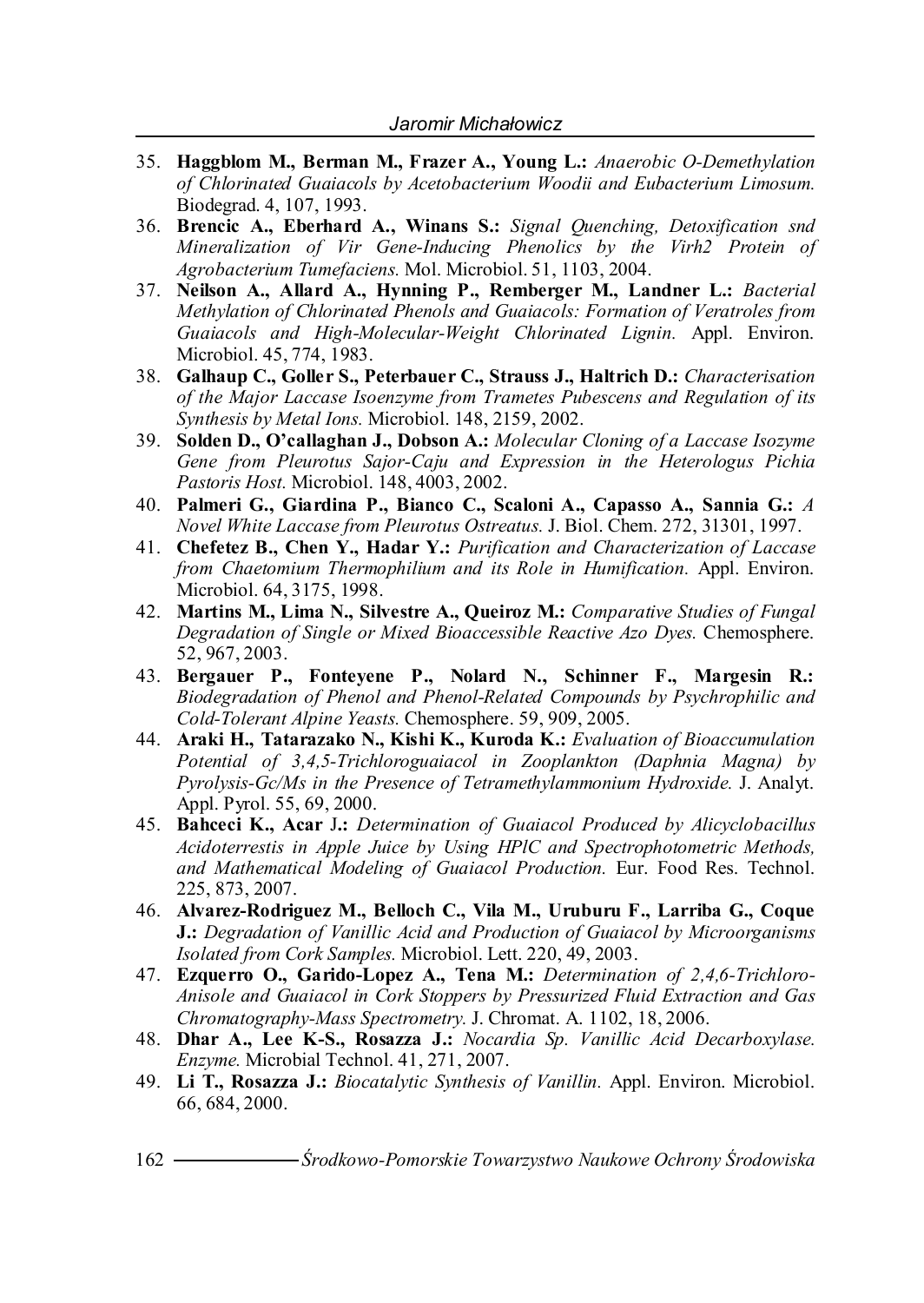#### *The Natural And Anthropogenic Processes Responsible For The Presence…*

- 50. **Michałowicz J.:** *Occurrence of Chlorophenols, Chlorocatechols and Chlorinated Methoxyphenols in Drinking Water of The Biggest Cities of Poland.* Polish. J. Environ. Stud 2005.
- 51. **Guillen M., Ibargotia M., Sopelana P., Palencia G., Fresno M.:** *Components Detected by Means of Solid-Phase Microextraction and Gas Chromatography/Mass Spectrometry in the Headspace of Artisan Fresh Goat Cheese Smoked by Traditional Methods.* Amer. Dairy Sci. Assoc. 87, 284, 2004.
- 52. **Serot T., Baron R., Knockaert C., Vallet J.:** *Effect of Smoking Processes on the Courses of 10 Major Phenolic Compounds in Smoked Fillets of Herring (Cuplea Harengus).* Food Chem. 85, 111, 2004.
- 53. **Dills R., Zhu X., Kalman D.:** *Measurement of Urinary Methoxyphenols and Their Use For Biological Monitoring of Wood Smoke Exposure.* Environ. Res. Section A. 85, 145, 2001.
- 54. **Bieniek G.:** *Simultaneous Determination of 2-Methoxyphenol, 2-Methoxy-4- Methyphenol, 2,6-Dimethoxyphenol and 4'-Hydroxy-3'-Methoxyacetophenone in Urine by Capillary Gas Chromatography.* J. Chromat. B. 795, 389, 2003.
- 55. **Yanik J., Kornmayer Ch., Saglam M., Yuskel M.:** *Fast Pyrolysis of Agricultural Wastes. Characterization of Pyrolysis Products.* Fuel. Process. Technol. 88, 942, 2007.
- 56. **Michałowicz J., Duda W.:** *Phenols – The Sources and Toxicity.* Polish. J. Environ. Stud. 2007.
- 57. **Wenying H., Xiaojun Y., Pengjun L., Zhenxia G., Zhide H.:** *Molecular Modeling and Spectroscopic Studies on the Binding of Guaiacol Tom Human Immunoglobin.* Sci. China B: Chem. 49, 550, 2006.
- 58. **He W., Li Y., Si H., Gong Y., Sheng F., Yao X., Hu Z.:** *Molecular Modeling and Spectroscopic Studies on the Binding of Guaiacol to Human Serum Albumin.* J. Photochem. Photobiol. A: Chemistry. 182, 158, 2006.
- 59. **Rahouti M., Steiman R., Seigle-Murandi F., Christov L.:** *Growth of 1044 Strains and Species of Fungi on 7 Phenolic Lignin Model Compounds.* Chemosphere. 38, 2549, 1999.
- 60. **Guiraud P., Steiman R., Seigle-Murandi F., Benoit-Guyod J.:** *Comparison of the Toxicity of Various Lignin-Related Phenolic Compounds Toward Selected Fungi Perfeci and Fungi Imperfecti.* Ecotoxicol. Environ. Safety. 32, 29, 1995.
- 61. **Kuivasniemi K., Eloranta V., Knuutinen J.:** *Acute Toxicity of Some Chlorinated Phenolic Compounds to Selenastrum Capricornutum and Phytoplankton.* Archiv. Environ. Contam. Toxicol. 14, 43, 1985.
- 62. **Oikari A.:** *Acute Lethal Toxicity of Some Reference Chemicals to Freshwater Fishes of Scandinavia.* Bull. Environ. Contam. Toxicol. 39, 23, 1987.
- 63. **Brodeur J., Dixon G., Mckinley S.:** *Inhibition of Oxygen Consumption by Pentachlorophenol and Tetrachloroguaiacol in Rainbow Trout (Oncorhynchus Mykiss).* Aquat. Toxicol. 54, 143, 2001.
- 64. **Jansson T., Curvall H., Hedin A., Enzel C.:** *In Vitro Studies of Biological Effects of Cigarette Smoke Condensate. Induction of Sister-Chromatid Exchanges in Human Lymphocytes by Weakly Acids Semivolatile Constituents.* Mut. Res. 169, 129, 1986.